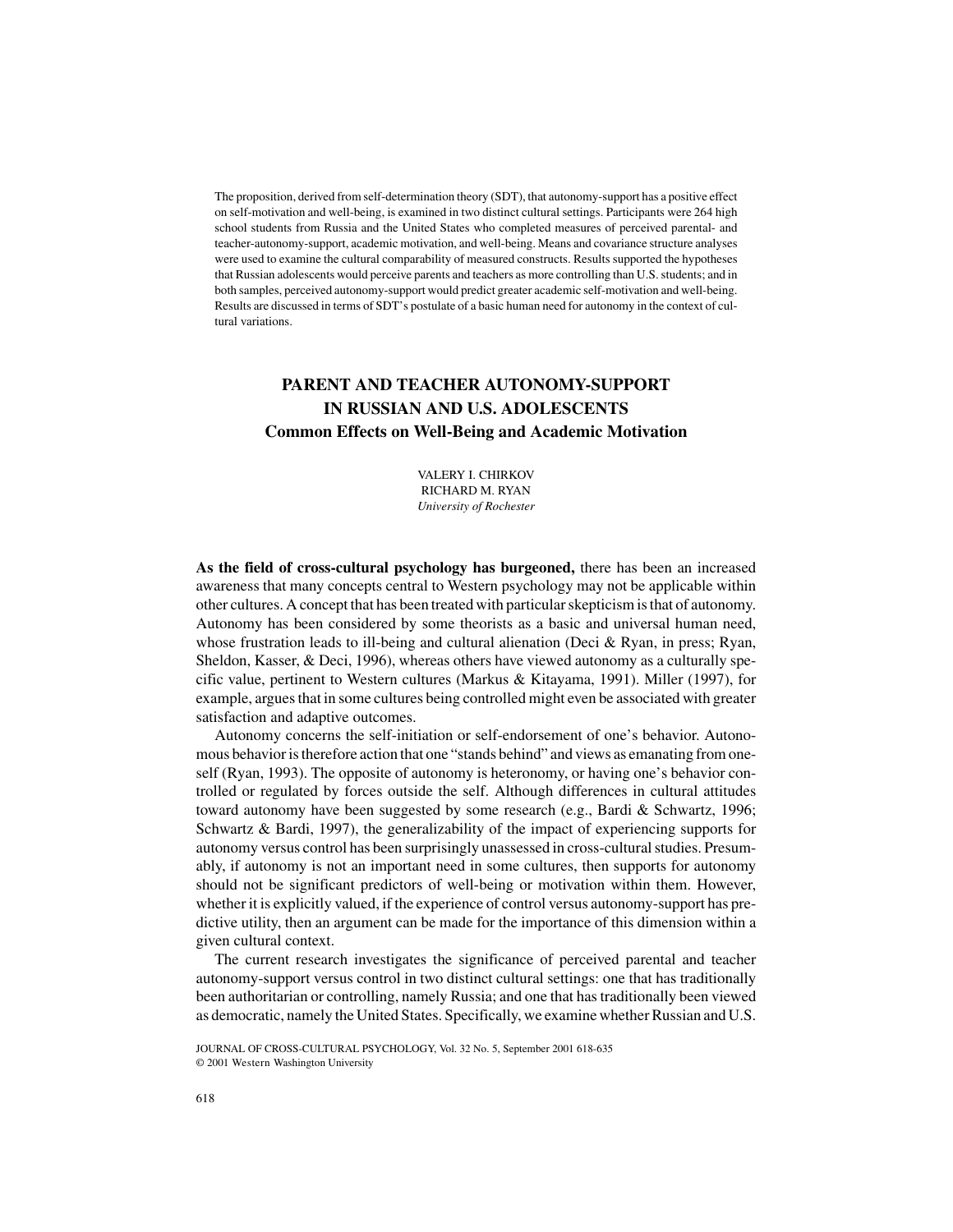adolescents apply similar meanings to items tapping perceived supports for autonomy versus control and experience similar effects of autonomy-support versus control on well-being and motivation. On the basis of prior studies, we expect Russian students to report less support for autonomy by parents and teachers compared with U.S. students. Nonetheless, based upon self-determination theory (SDT; Deci & Ryan, 1985), we also expect that perceiving socializing others as being controlling rather than autonomy-supportive will have a detrimental impact upon self-motivation and well-being, even within the Russian context in which autonomy-support as a value or practice has not been traditionally emphasized (McFarland, Ageyev, & Djintcharadze, 1996).

### **PERCEIVED AUTONOMY, MOTIVATION, AND PSYCHOLOGICAL WELL-BEING**

Autonomy, as defined within SDT, pertains to actions that are self-endorsed and based on one's integrated values or interests. In attributional terms, autonomous actions have an internal perceived locus of causality—the phenomenal sense of emanating from the self (deCharms, 1968; Ryan, 1993). By contrast, when controlled, a person experiences his/her actions as stemming from pressures, rewards, or other forces external to the self. Controlled behaviors are characterized by an external perceived locus of causality.

According to SDT, autonomy is a basic human need, and opportunities to experience autonomy are critical to well-being (Deci & Ryan, 1991; Ryan & Deci, 2000). The theory argues that people are naturally prone to self-organize action and that the sense of choice, congruence, and initiative that characterizes autonomy is a necessary aspect of healthy functioning. Environments that controllingly regulate behavior disrupt this primary propensity (deCharms, 1968), and, accordingly, have a deleterious impact on self-motivation and wellbeing. Specifically, controlling environments undermine intrinsic motivation (Deci, Koestner, & Ryan, 1999) and the internalization and integration regulation of extrinsically motivated behavior (Ryan et al., 1996) and are associated with more distress and less positive affect (Ryan & Deci, in press).

SDT strongly distinguishes between the concepts of autonomy and those of independence and individualism. Whereas autonomy concerns volition, independence concerns nonreliance on others. Thus, persons can be either autonomous or controlled when in a relation of dependence. Indeed, empirical work has shown that autonomy and independence can be distinguished both conceptually and operationally (Ryan & Lynch, 1989), and, if anything, a willingness to depend on significant others is typically facilitated by the perception that those others are autonomy-supportive (e.g., Ryan, Stiller, & Lynch, 1994). Similarly, whereas some authors equate autonomy with individualism (e.g., Cross & Markus, 1999), SDT suggests that one can be autonomously collectivistic or autonomously individualistic. One who truly endorses collectivistic values could be highly autonomous when acting in accord with them (Ryan & LaGuardia, in press). Alternatively, one may act in a collectivist way because of controlling or coercive influences, which according to SDT, would result in lower well-being and self-motivation.

*Autonomy in schools*. As the nature of autonomy has been clarified, a growing body of research has attested to the robust effects of autonomy-support versus control in many domains of activity, including health care (Williams, Grow, Freedman, Ryan, & Deci, 1996; Williams, Rodin, Ryan, Grolnick, & Deci, 1998), environmentalism (Pelletier, Tuson, Green-Demers, Noels, & Beaton, 1998), religion (Ryan, Rigby, & King, 1993), work (Deci,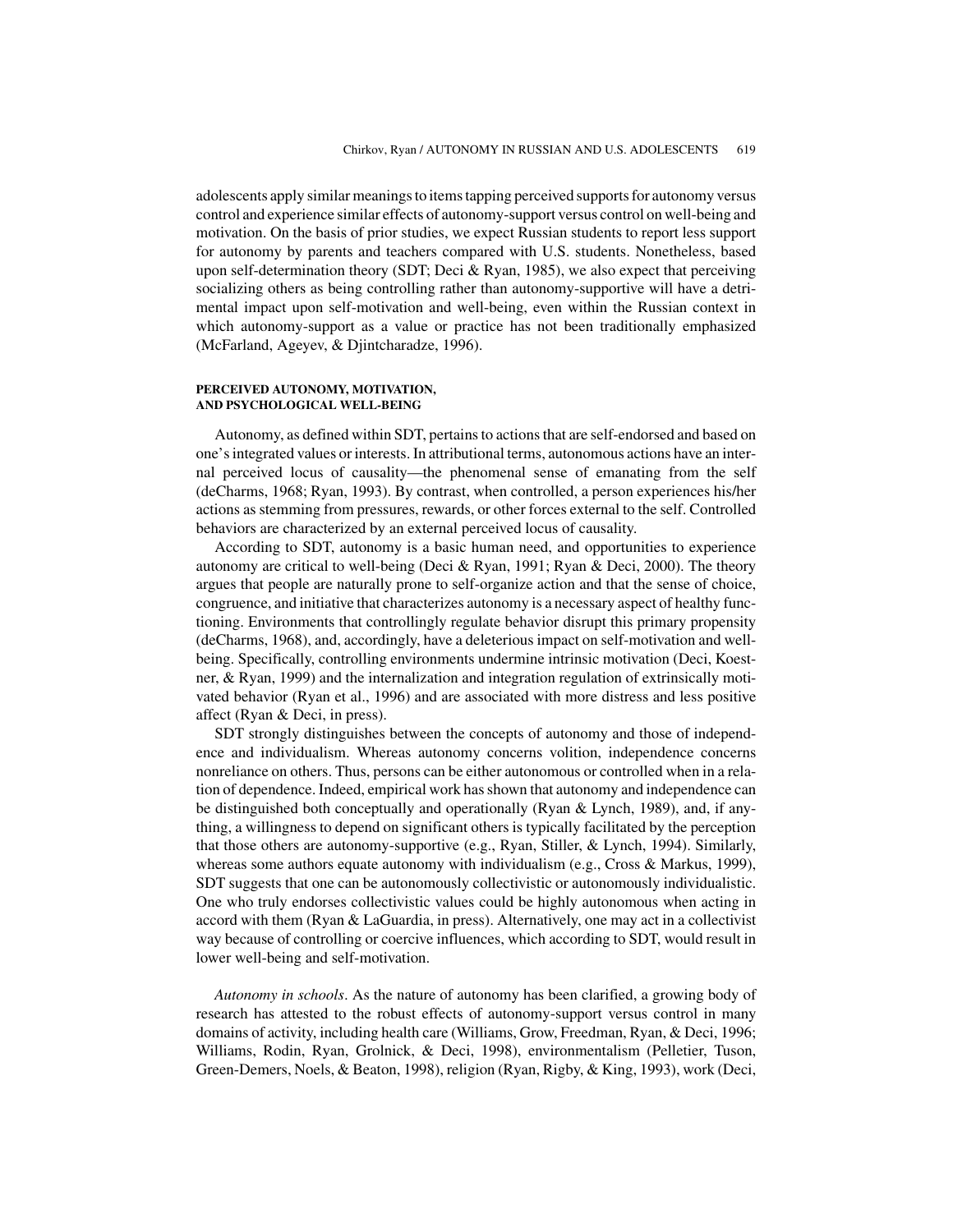Connell, & Ryan, 1989), and sport (Frederick & Ryan, 1995; Goudas & Biddle, 1994). Specifically, perceiving others as controlling one's behavior has been shown to have a markedly negative affect on self-motivation and persistence, as well as well-being within these spheres of activity (Ryan & Deci, 2000).

More pertinent to the current study are the effects of parent and teacher autonomy-support versus control on students' well-being and academic motivation. A great deal of research, mostly based in North America (Deci, Schwartz, Scheinman, & Ryan, 1981; Ginsburg & Bronstein, 1993; Grolnick, Ryan, & Deci, 1997; Ryan & Grolnick, 1986; Vallerand, 1997), reveals positive relations between parents' and teachers' autonomy-support and students' intrinsic and autonomous self-motivation in school, self-esteem, and perceived competence. These findings have been obtained on all levels of schooling including elementary (e.g. Grolnick & Ryan, 1989), high school (e. g., Vallerand, Fortier, & Guay, 1997), college (e.g., Black & Deci, in press) and postgraduate education (Williams & Deci, 1996). Although these effects have been explored in numerous studies (Ryan & LaGuardia, 1999), they have not been explored in a country that is more authoritarian in its traditional orientation.

### **WHY RUSSIA?: AUTONOMY AS A CULTURALLY SPECIFIC VERSUS UNIVERSAL CONCERN**

Several prominent theorists have questioned how generalizable across cultures the SDT perspective on autonomy versus control is. For example, Cross and Markus (1999) depicted SDT as a Western agentic view, and Miller (1997) argued that in many non-Western nations, being externally controlled is culturally normative and may not have the negative impacts detected in the West. In part, such claims are supported by evidence that cultures vary greatly in their explicit valuing of autonomy, self-direction, egalitarianism, and conformity (Schwartz, 1994).

Yet, the claim that autonomy constructs do not apply outside the West can itself be questioned. First, as discussed before, the concept of autonomy is often confused with issues of separation, detachment, and independence, which are cultural concerns distinct from that of autonomy. Secondly, in the SDT view, the issue of autonomy reflects mainly how well an individual has integrated cultural values so that they become truly self-endorsed (Ryan  $\&$ Connell, 1989; Ryan et al., 1996). Poorer integration of ambient regulations and values, whether Eastern or Western, individualistic or collectivistic, is thus, in the SDT view, indicative of lower autonomy. From this perspective, the issue of how willingly a person enacts cultural practices is relevant within all cultural contexts. Third, between-culture differences in mean levels of the value for autonomy do not preclude similarities in the functional impact of autonomy-supportive versus controlling environments, and that is one of the issues addressed in the current study. Finally, although it is claimed that autonomy versus control is largely a Western concern, to date there is little evidence either way. Studies in Japan have suggested that children with lower autonomous motivation for schools exhibit adjustment problems and negative achievement-related attitudes that are similar to those manifest in U.S. students (e.g. Hayamizu, 1997; Yamauchi & Tanaka, 1998), and that similar to U.S. children, Japanese students who experience controlling environments display lower intrinsic motivation (Kage, 1991). However, evidence from other non-Western, and in particular, more authoritarian, cultures concerning these issues has not yet emerged. That is, the functional effects of perceived autonomy have not been widely tested cross-culturally.

Russia was chosen for this research because it is traditionally viewed as a relatively authoritarian culture. Starting with the work of Mead (1955) and Gorer (1962), researchers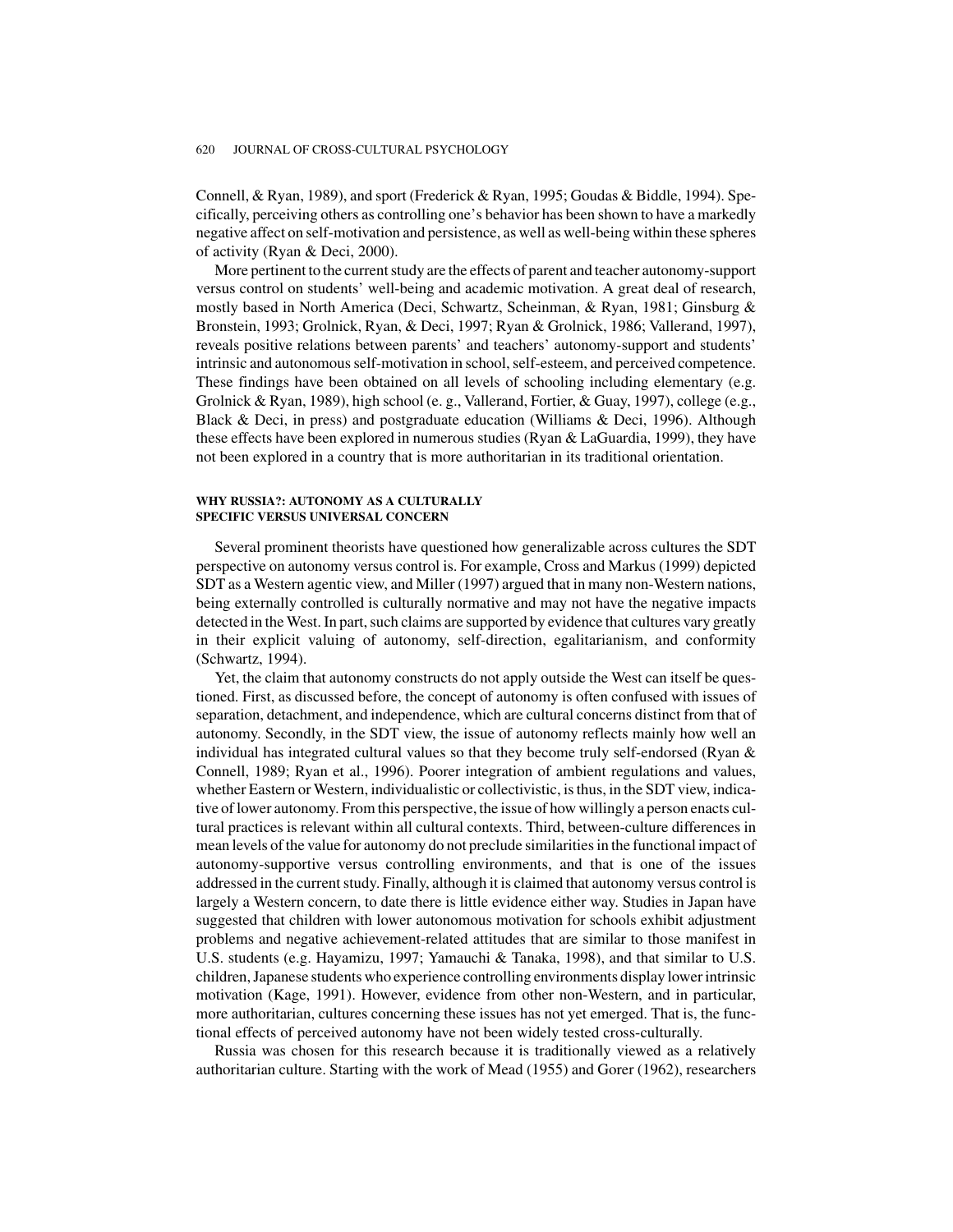have consistently associated the Russian national character with more-controlling childrearing practices. For example, Ispa (1995) argues that "traditional Soviet pedagogy held to child-rearing methods designed to foster values consistent with the demands of citizenship in a totalitarian socialistic society. These values included loyalty, obedience, group-mindedness, and conformity" (p. 362). Other recent studies show that despite some changes in traditional attitudes, the authoritarian beliefs of Russian citizens remain relatively high (McFarland, Ageyev, & Abalakina-Paap, 1992; McFarland et al., 1996). Research conducted in other Eastern European countries, which were similarly governed by communist regimes for decades, also reveals that high importance is placed on hierarchical authority with less emphasis being placed on egalitarianism, intellectual and affective autonomy, and mastery values (Deci, et al., in press; Schwartz & Bardi, 1997).

If we assume that Russians have been acculturated to live within a relatively controlling environment, then we can expect that they would not have a strong need for autonomysupports and that the experience of being controlled would be a culturally congruent experience that would not cause negative effects on well-being. Such findings would support a cultural relativism perspective and would contradict SDT, which posits that the need for autonomy is universal. But, if despite its traditional authoritarianism, Russian adolescents show positive outcomes of perceived autonomy-support, then the idea that autonomy is a general human need will be more plausible. Thus, although we predict that the level of perceived autonomy-support of teachers and parents will be lower in Russia, we expect negative effects of control versus autonomy-support on students' well-being and academic selfmotivation in both U.S. and Russian contexts.

An important focus of our analyses concerns whether our measures of autonomy-support versus control and of student motivation have similar meanings cross-culturally. To address this we explicitly compare participants' responses to our measures using mean and covariance structure (MACS) (Little, 1997) with LISREL (Joreskog & Sorbom, 1993). MACS is an extension of structural equation modeling (SEM), which directly tests the measurement equivalence of constructs, by examining both latent means and covariance structures of self-report assessments. It thus provides a powerful basis for determining the similarities and differences of a measure's properties in different groups.

### **WELL-BEING: EXAMINING THE CROSS-CULTURAL GENERALIZABILITY OF CONSTRUCTS**

Just as theorists have questioned whether psychological needs generalize across cultures, some have also questioned whether measures of well-being have similar meanings in differing cultural contexts (Peplau, Veniegas, Taylor, & Debro, 1999). In the present study, we subject our well-being measures to an evaluation of their equivalence using MACS analyses. In a prior study of Russian and U.S. college students, Ryan, et al., (1999) showed that the wellbeing measures used in the current study (i.e., indices of depression, self-actualization, selfesteem, and life satisfaction) held up to stringent cross-cultural equivalency criteria. We thus expect that these measures will be appropriate for this comparison, as well.

### **SUMMARY**

We assess perceived supports for autonomy in adolescents from two diverse cultures. We examine whether students in both samples construe the construct of autonomy-support and control by parents and teachers in equivalent ways; we compare mean levels of autonomy-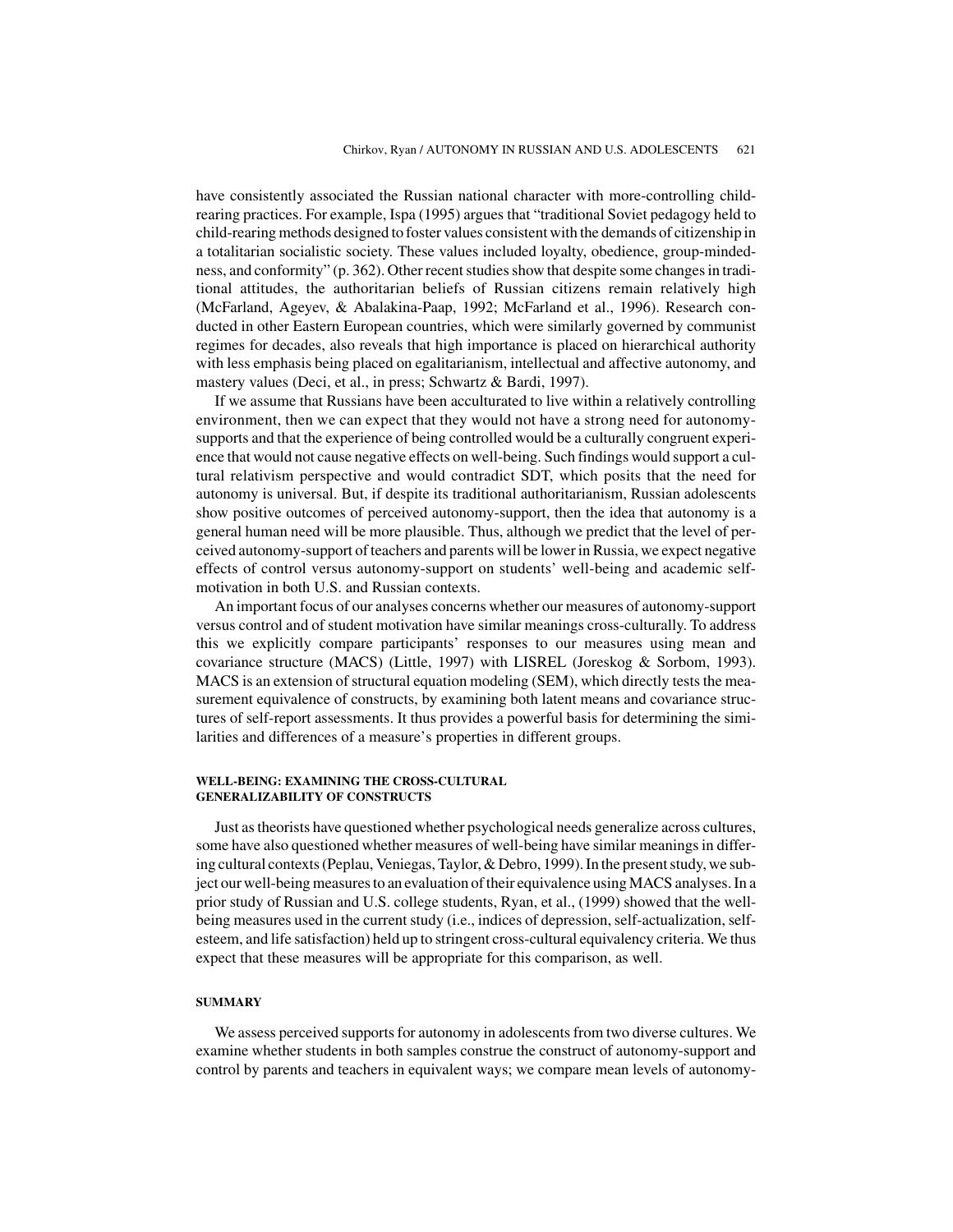support versus control; and we investigate the within-culture effects of these constructs on well-being and school motivation. We specifically expect that students' well-being will be lower in Russia, perceived parent and teacher autonomy-support versus control will be lower in Russian than U.S. students, and perceived autonomy-support from parents and teachers will be associated in both samples with greater well-being and internalization of values and interests for school.

### **METHOD**

#### **PARTICIPANTS**

The total sample consists of 236 students; 43 boys and 77 girls from Russia, and 49 boys and 67 girls from the United States. Russian students ranged from 14 to 17 years old (mean = 16.13 years), and U.S. students ranged from 16 to 19 years old (mean = 17.10 years). Both Russian and U.S. participants were drawn from high school grade levels, and all participated on a wholly volunteer basis. No compensation was offered. The Russian school was located in the city of Yarslovl, and the U.S. sample came from Rochester, NY. Selection of the schools in the both of these midsize, northern cities was dictated by the intention to make the samples as comparable as possible.

#### **MEASURES AND PROCEDURE**

All questionnaires were translated from English to Russian by a Russian psychologist fluent in English. Back-translations were done by a bilingual (Russian/English) specialist in linguistics. Independent judges then considered the equivalence of the original and backtranslated version of the scales and measures, and final editing of the translated versions were done by the Russian psychologist together with a U.S. psychologist after discussing any nonequivalence detected by the judges. By these procedures we attempted to maximize the linguistic equivalence of our measures (Brislin, 1986), but this equivalence was further tested statistically (see below), and the measurement invariance of constructs examined.

*Demographic variables*. Participants reported their family's monthly (for Russians) and annual (for U.S. students) income, using 9-point ordinal-response categories, which covered the range of possible incomes. Participants also provided data on their parents' educational attainment and job status. These demographic variables were used as within-country control variables.

*Perceptions of Parental Autonomy-Support and Control Questionnaire* (PAS; Robbins, 1994). This scale consists of 12 items, assessed on 9-point Likert-type scales. Four items tap *Parental Controllingness* (e.g., "My parents try to tell me how to run my life"). Cronbach's alpha was .86 for the U.S. students and .79 for the Russians. Another 8 items assessed perceived *Parental Autonomy-Support*, (e.g., "My parents help me to choose my own direction"). Alpha for this subscale was .85 for the American students and .82 for the Russian students.

*Perceptions of Teachers' Autonomy-Support and Control Questionnaire* (TAS). To provide a conceptually similar scale to the PAS, a parallel teacher measure was created consist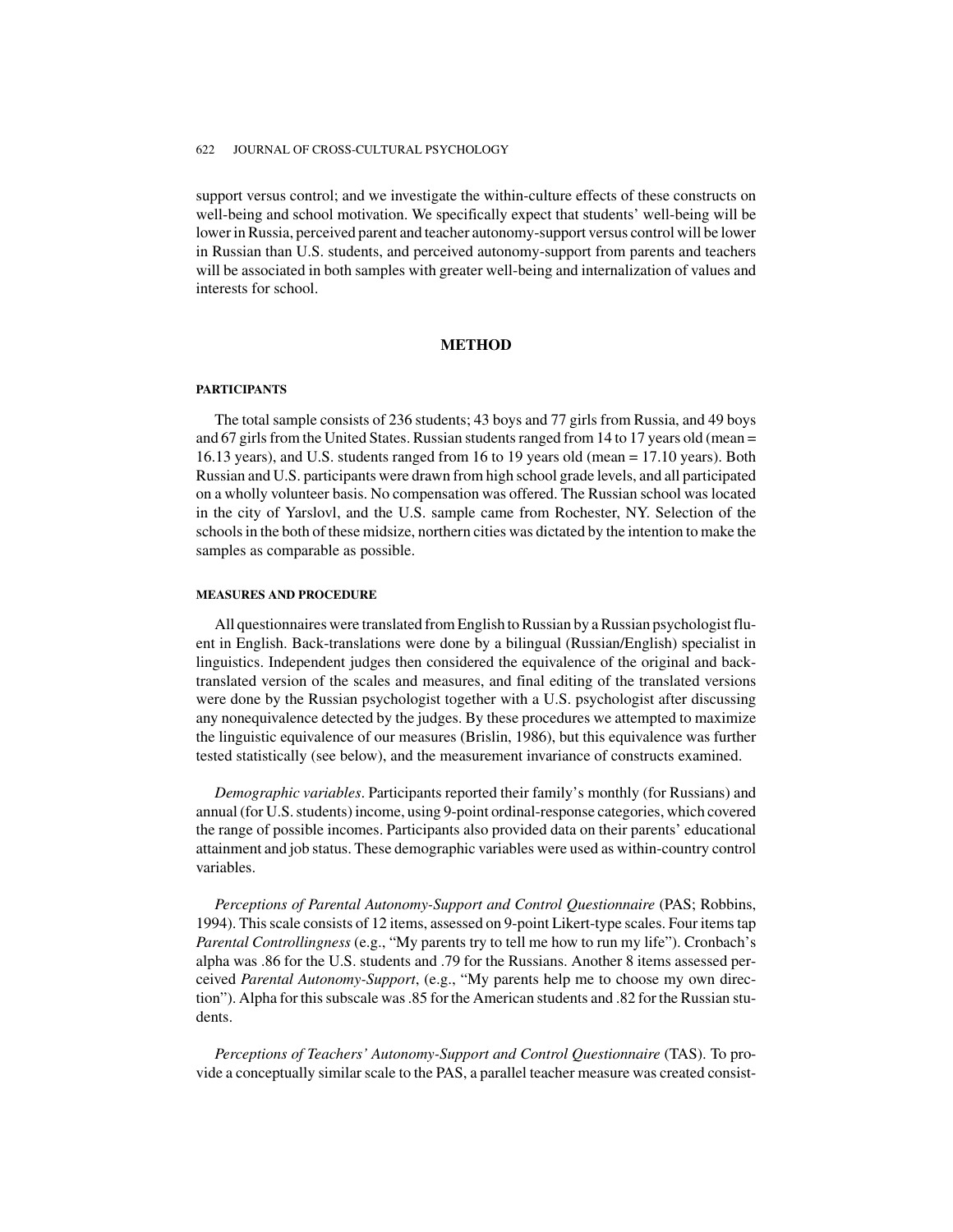ing of a 4-item *Teacher Control* subscale, and an 8-item *Teacher Autonomy-Support* subscale, rated on the same 9-point Likert-type scales. The alphas for controllingness and autonomy-support were .71 and .77 for the Russians and .63 and .87 for U.S. students, respectively. Both Parent and Teacher Autonomy-Support Subscales were split into two 4 item unidimensional parcels (Kishton & Widaman, 1994) and, together with controlling subscales, used for the measurement of corresponding latent constructs.

*Self-Regulation Questionnaire-Academic Domain* (SRQ-A; Ryan & Connell, 1989). The SRQ-A consists of 12 items that measure students' reasons for doing school work along a dimension from little or no volition to very high volition. Specifically, the SRQ-A assesses four types of reasons for academic work: *external* regulation, motivation based on external pressures/rewards (e.g., "Because I will get in trouble if I don't"); *introjected* regulation, motivation based on internal pressures, anxiety, guilt, self-approval (e.g., "Because I would be ashamed of myself if I didn't); *identified* regulation, motivation based in perceived value and worth of school (e.g., "Because I think school work is important); and *intrinsic* motivation, motivation based in fun and enjoyment of school work (e.g., "Because it is interesting to me"). The SRQ-A has been used widely and has been adapted and applied to differing age levels and different cultures, including North America (Ryan, 1995; Vallerand, 1997) and Japan (Yamauchi & Tanaka, 1998).

*Psychological well-being*. Well-being was assessed with four widely used and well-validated scales: (a) the 10-item Rosenberg Self-Esteem Scale (Rosenberg, 1965), which assesses the global feeling of self-worth; (b) the 20-item Center for Epidemiological Studies-Depression Inventory (CES-D; Radloff, 1977), which assesses depressive symptoms; (c) the 15-item Short Index of Self-Actualization (Jones & Crandal, 1986), which measures one's orientation toward self-acceptance, self-realization, and intimate relationships (Tuckere & Weber, 1988); and (d) the 5-item Satisfaction with Life Scale (Diener, Emmons, Larsen, & Griffin, 1985), which measures the judgmental component of subjective wellbeing. As will be reported subsequently, our analyses investigate (and support) the cross-culturally equivalence and applicability of these measures, at least for these Russian and U.S. adolescent samples (see also Ryan et. al, 1999).

#### **STRATEGY FOR STATISTICAL ANALYSIS**

The analysis of data consists of two parts. First, we test for the construct comparability, or measurement equivalence, of our central constructs concerning perceived autonomy-support, well-being, and academic self-regulation. Establishing the measurement of equivalence of these constructs allows us to evaluate their latent level means, variances, and intercorrelations. Second, we test our hypotheses using error-free and reliable latent construct parameters.

Testing of construct comparability is considered a fundamentally important aspect of empirically based cross-cultural research (Poortinga, 1989; Vijver & Leung, 1997). Although there are several approaches to measurement-equivalence testing that can be utilized in cross-cultural research (Byrne & Campbell, 1999; Cheung & Rensvold, 2000; Reise, Wideman, & Pugh, 1993; Vijver & Leung, 1997), we use MACS analyses, which are wellsuited for this purpose (Grob, Wearing, Little, & Wanner, 1996; Little, 1997, 2000; Little, Oettingen, Stetsenko, & Baltes, 1995; Ryan et al., 1999). Specifically, in addition to general psychometric advantages (e.g., attenuation, explicit estimation of the indicator error terms),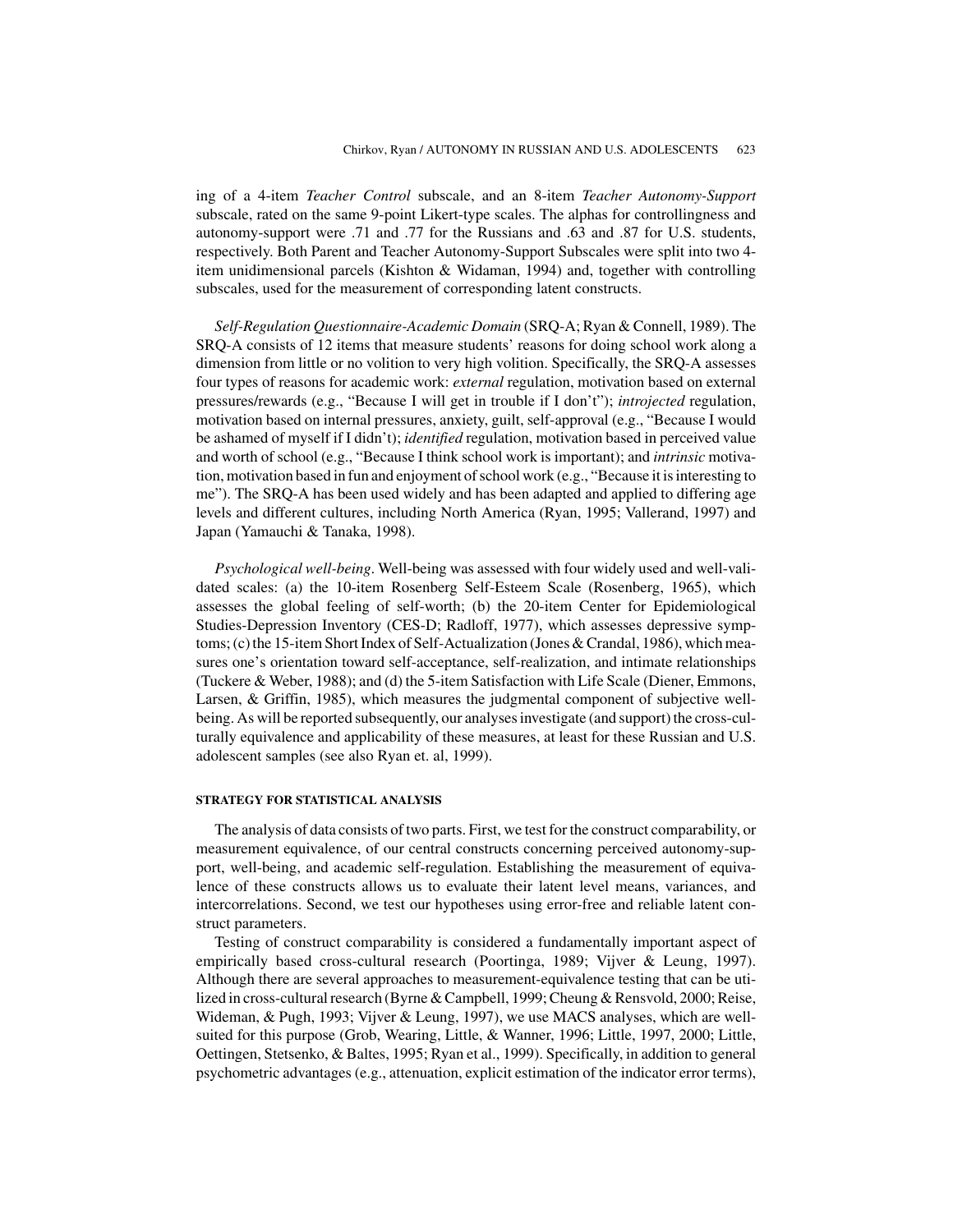this procedure allows us to: (a) simultaneously test and validate the hypothesized factorial structure in each group (i.e., the pattern of indicator-to-construct relations that include both intercepts and factor loadings); (b) evaluate cross-group measurement equivalence by placing between-group equality constraints on intercepts and factor loadings in measurement models; (c) detect between-group differences in latent constructs' means, variances, and intercorrelations, and; (d) test hypotheses about cultural differences in the relations between constructs. This approach also accounts to a large extent for the extreme response style (ERS) and acquiescent response style (ARS) that may occur in cross-cultural measurements (Little, 1997, 2000). Because the procedure of MACS analyses has been described elsewhere (Little, 1997; Ryan et al., 1999) we present only the results of construct comparability testing. Analyses of the latent construct parameters and the testing of hypotheses are presented in the Results section.

*Testing construct comparability*. To fulfill the requirement of multiple indicators' strategy for SEM modeling, each latent construct (except the self-regulation variables) was represented by a set of parcels (i.e., aggregated measured items; Kishton & Widaman, 1994). We used two or three parcels depending on the number of items in a particular questionnaire. Four types of Self-Regulation in Academic Domain were represented by three measured items each. To test the measurement invariance, we used a set of three nested models with different constraints on their measured parameters. In the first model, we simultaneously freely estimated the measurement parameters in both groups. These estimated measurement parameters included factor loadings, error variances, and covariance between constructs. In the second model, we constrained the factor loadings to be equal across groups and allowed the error variances and covariance to be freely estimated. This model represented factorial invariance. The third model with strong factorial invariance included the equality constraints imposed on both intercepts and factor loadings. At every step of this procedure we evaluated the fit of these models and the difference of their relative fit in comparison to the less restricted model.<sup>1</sup>

Because of the relatively small sample sizes in this study, we tested the invariance of measurement models for independent and dependent variables differently. Models for the Parents' and Teachers' Autonomy-Support constructs, well-being indicators, and the four types of self-regulation demonstrated acceptable fit. Specifically, the fit of the model for autonomy-support with a strong factorial invariance was acceptable:  $\chi^2 (df = 26; N = 236) = 41.76, p$  $<$ .03, GFI = .96, IFI = .97, CFI = .97, RMSEA = .05; and the differences in fit from the freely estimated model were not sufficient to conclude that the equality constraints on the loadings and intercepts of the observed indicators across two samples substantially deteriorate the approximation of the data,  $(\chi^2 [10, 236] = 28.05, p < .01, \text{ GFI} = .02, \text{ IFI} = .03, \text{ CFI} = .03,$ RMSEA = .04). The fit of the model with the equality constrained on the intercepts and factor loadings for well-being indicators was also acceptable,  $(\chi^2 \left[ df = 74, N = 236 \right] = 151, p <$ .001, GFI = .91, IFI = .93, CFI = .93, RMSEA = .07); and the difference from the model with no constraints was relatively small  $(\chi^2 \left[ df = 16, N = 236 \right] = 79.6, p = .001, \text{ GFI} = .04,$  $IFI = .06$ ,  $CFI = .06$ ,  $RMSEA = .04$ ). The fit of the model with strong factorial invariance for the self-regulation variables was adequate  $(\chi^2 \left[ df = 111, N = 236 \right] = 187.2, p < .001, \text{GFI} =$ .90, IFI = .90, CFI = .90, and RMSEA = .05); and the differences in fit with the model with no equality constraints were negligible  $(\chi^2 [df = 13, N = 236] = 29.95, p < .01, \text{ GFI} = 0.0, \text{ IFI} = 0.0)$ .02, CFI = .02, RMSEA = .01). Because all three models were based on a solid theoretical bases, rooted in SDT; showed acceptable fit statistics; and the differences in fit between the invariant and the noninvariant models were negligible, we concluded that all 10 latent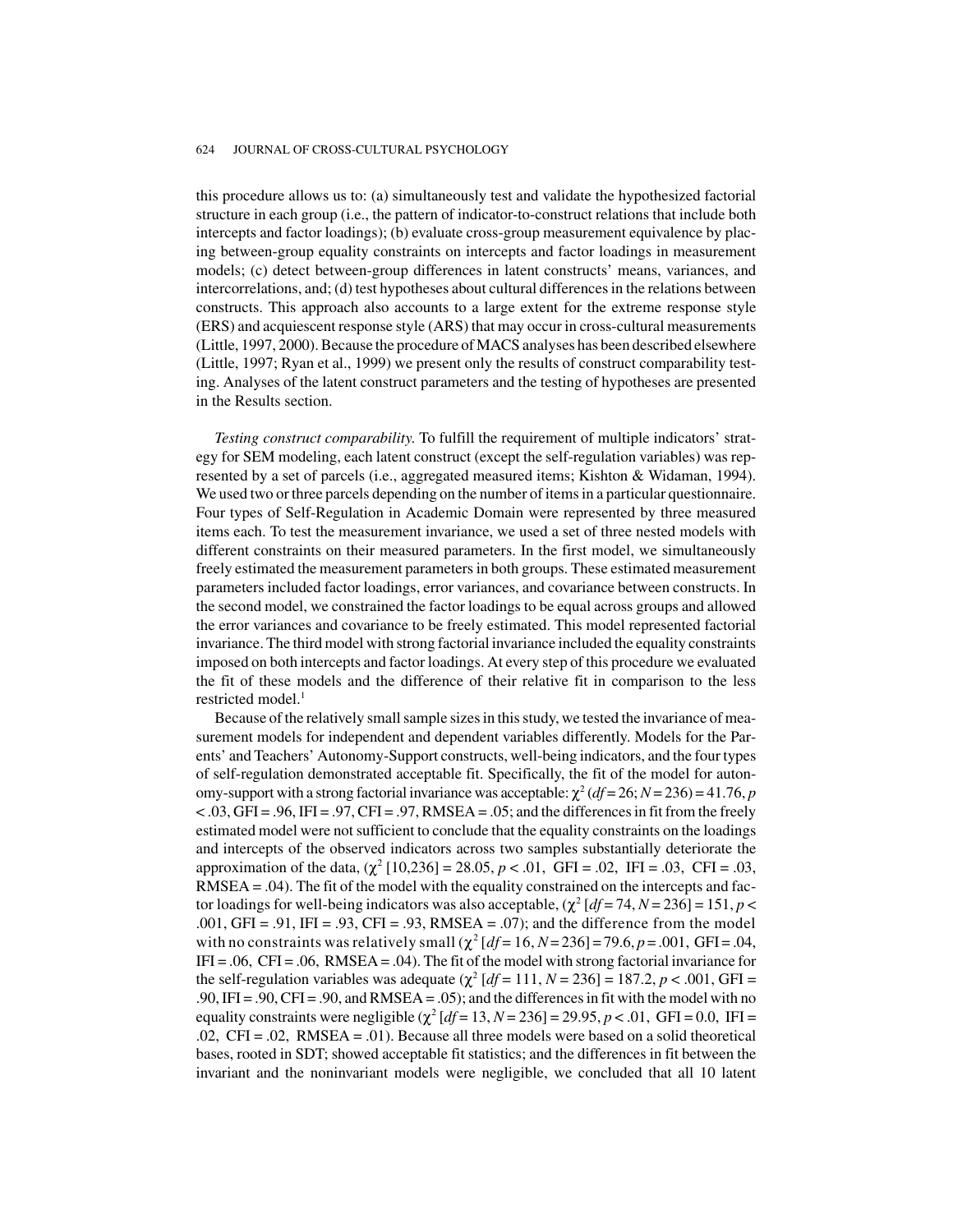constructs were comparable across two groups. According to Little (2000), the construct comparability or measurement equivalence means that constructs are defined in the same operational manner in each cultural group, that they generalizable to each cultural context studied, that cultural differences have not differentially affected the constructs underlying measurement characteristics, and that between-culture differences in the constructs' means, variances, and correlations are quantitative in nature and can be compared meaningfully.

### **RESULTS**

Because no significant gender differences were found in either sample on the central variables, data were collapsed across gender. The latent construct comparisons of means and variances are shown in Table 1. Russians are lower on most of the latent constructs relative to their U.S. counterparts. As predicted, they see their social context as less autonomy-supportive (*t* for Parents' Autonomy-Support (PAS) is –2.97, *p* < .01, and for Teachers' Autonomy-Support (TAS) is  $-4.18$ ,  $p < .001$ ). Russian students also evidenced lower self-actualization  $(t = -6.59, p < .001)$ , self-esteem  $(t = -3.15, p < .01)$ , and life satisfaction  $(t = -4.21, p$ < .001) relative to U.S. students. With regard to academic self regulatory styles, there were no differences between external regulation in two samples. Russians were lower on two forms of internalized extrinsic regulation: introjected regulation  $(t = -2.97, p < .01)$  and identified regulation ( $t = -2.21$ ,  $p < .05$ ). However, they reported greater intrinsic motivation ( $t =$ 3.54,  $p < .001$ ) than the U.S. participants.

Tables 2 and 3 depicted attenuated intercorrelations between the measured latent constructs. In Table 2, intercorrelations between the autonomy-support constructs and the indicators of well-being are presented. In both countries, PAS is positively related with most of the well-being indicators, except for depression in the U.S. sample. PAS is more strongly related to well-being indicators than TAS, which is more mildly associated with well-being outcomes. Only 4 of 15 pairs of correlations had significant difference in effect size. Specifically, negative correlation between PAS and depression was higher in the Russian sample  $(-.09$  and  $-.48, p < .001$ ), whereas the correlation between TAS and depression was higher in the U.S. sample  $(-.14$  and  $.08, p < .05)$ . Correlations between self-actualization and selfesteem (.57 and .85, *p* < .001) and between self-actualization and life satisfaction (.25 and .37,  $p < .05$ ) were higher in the Russian sample.

There is a practically identical pattern of correlations between the well-being indicators in both samples. Specifically, all indicators of well-being have positive intercorrelations with each other and negative correlations with depression. This pattern suggested the viability of a higher order factor for well-being (WB) that accounts for these covariances. The simultaneous run of a two-group comparison with all parameters demonstrated a good fit ( $\chi^2$  [*df* = 63,*N*= 236] = 79.50, *p* = .078, RMSEA = .033, GFI = .95, CFI = .98, IFI = .99). When the factor loadings and the intercepts for the first- and second-order factor structures were constrained to be equal, and error variances for both indicators and first-order factors were assigned to be different across the two samples, the fit of the model was still acceptable ( $\chi^2$ ) [*df* = 62, *N* = 236] = 139.4, *p* < .001, RMSEA = .10 [90% CI, .07-.13], GFI = .92, CFI = .93, IFI = .93. The difference in chi-square between the two models is significant, but the relative fit indices for the invariant model were acceptable, suggesting that the higher order factor structure is, indeed, invariant across two samples. The mean and variance for WB for the Russian versus U.S. samples are –.22 (*t* = –3.68, *p* < .001) and .89 (*t* = 2.97, *p* < .01). We use this WB indicator in all subsequent analyses.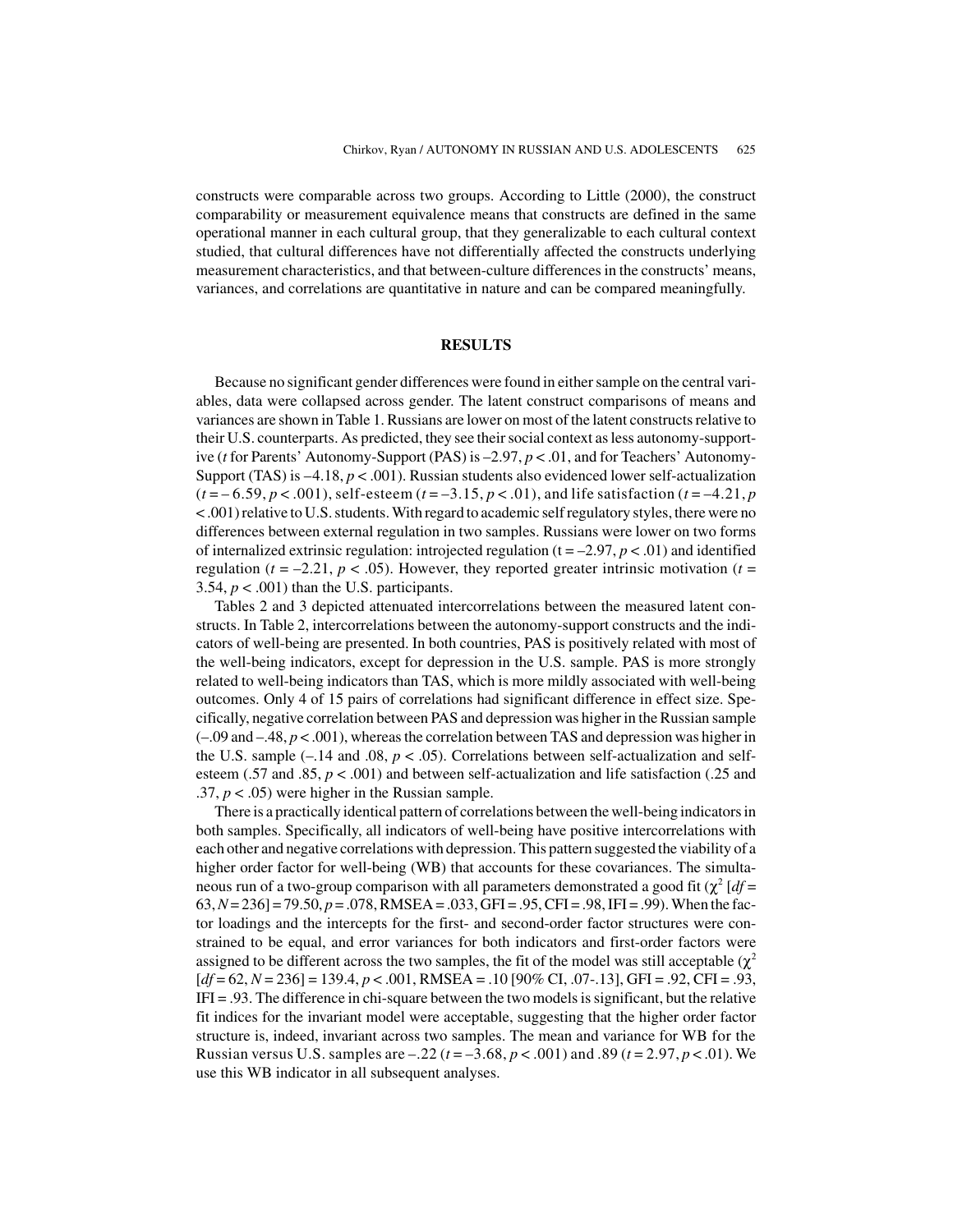|                        |      | <b>United States</b> |         | Russia   | <b>Means Difference Test</b> |         |  |
|------------------------|------|----------------------|---------|----------|------------------------------|---------|--|
| Latent Construct       | Mean | Variance             | Mean    | Variance | t                            | p       |  |
| <b>PAS</b>             | 0.0  | 1.00                 | $-.41$  | .90      | $-2.97$                      | < .01   |  |
| <b>TAS</b>             | 0.0  | 1.00                 | $-.54$  | .71      | $-4.18$                      | < .001  |  |
| Self-actualization     | 0.0  | 1.00                 | $-1.27$ | .48      | $-6.59$                      | < .001  |  |
| Self-esteem            | 0.0  | 1.00                 | $-.42$  | .81      | $-3.15$                      | < .01   |  |
| Depression             | 0.0  | 1.00                 | $-.25$  | .85      | 1.93                         | < .10   |  |
| Life satisfaction      | 0.0  | 1.00                 | $-.57$  | .79      | $-4.21$                      | $-.001$ |  |
| External regulation    | 0.0  | 1.00                 | .10     | .93      | ns                           |         |  |
| Introjected regulation | 0.0  | 1.00                 | $-.39$  | .55      | $-2.97$                      | < .01   |  |
| Identified regulation  | 0.0  | 1.00                 | $-.35$  | .95      | $-2.21$                      | < .05   |  |
| Intrinsic motivation   | 0.0  | 1.00                 | .53     | .96      | 3.54                         | < .01   |  |

# **TABLE 1 Estimated Latent Constructs' Means and Variances** for the U.S.  $(n = 116)$  and Russian  $(n = 120)$  Samples

NOTE: PAS = Parental Autonomy-Support, TAS = Teacher Autonomy-Support, ns = not significant.

**TABLE 2 Estimated Attenuated Correlations Between Latent Constructs of PAS, TAS,** and Well-Being Indicators for U.S.  $(n = 116)$  and Russian  $(n = 120)$  Students.

|            | PAS      | <b>TAS</b> | SA       | SE       | D        | LS       |
|------------|----------|------------|----------|----------|----------|----------|
| <b>PAS</b> |          | $.23*$     | $.35**$  | $.40**$  | $-.09$   | $.49**$  |
| <b>TAS</b> | $.26*$   |            | $.33**$  | .18      | $-.14$   | $.34**$  |
| <b>SA</b>  | $.39**$  | $.20*$     |          | $.57**$  | $-.47**$ | $.25*$   |
| <b>SE</b>  | $.54**$  | $.21*$     | $.85**$  |          | $-64**$  | $.69**$  |
| D          | $-.48**$ | .08        | $-.60**$ | $-.65**$ |          | $-.50**$ |
| LS         | $.50**$  | $.36**$    | $.37*$   | $.60**$  | $-.40**$ | –        |

NOTE: U.S. data are in the upper triangle. PAS = Parental Autonomy-Support, TAS = Teacher Autonomy-Support,  $SA = self-actualization, SE = self-esteem, D = depression, LS = life satisfaction.$ 

In Table 3, the correlations between the autonomy-support indicators and the four types of academic self-regulation are presented. The relations between PAS and TAS with academic regulation are similar in both samples. Specifically, both PAS and TAS negatively relate to external regulation (EX), have no relations to introjected regulation (IJ), and positively relate to both identified regulation (ID) and intrinsic motivation (IM) in both samples. It is also evident that TAS has a stronger influence on students' IM in both samples. There are no differences between the correlations that reflect the association between independent and dependent variables in this model. However, there are some differences in the pattern of correlations between self-regulation indicators between Russian and U.S. samples. The biggest differences can be observed in the correlations of EX with other types of regulation. Specifically, in the U.S. sample, this type of regulation had no relation with IJ and was negatively correlated with ID and IM. In the Russian sample, EX was related positively with IJ and was not significantly related to ID and IM. These different patterns suggest that although there is a measurement invariance of the scale that measures self-regulation in academic domain, the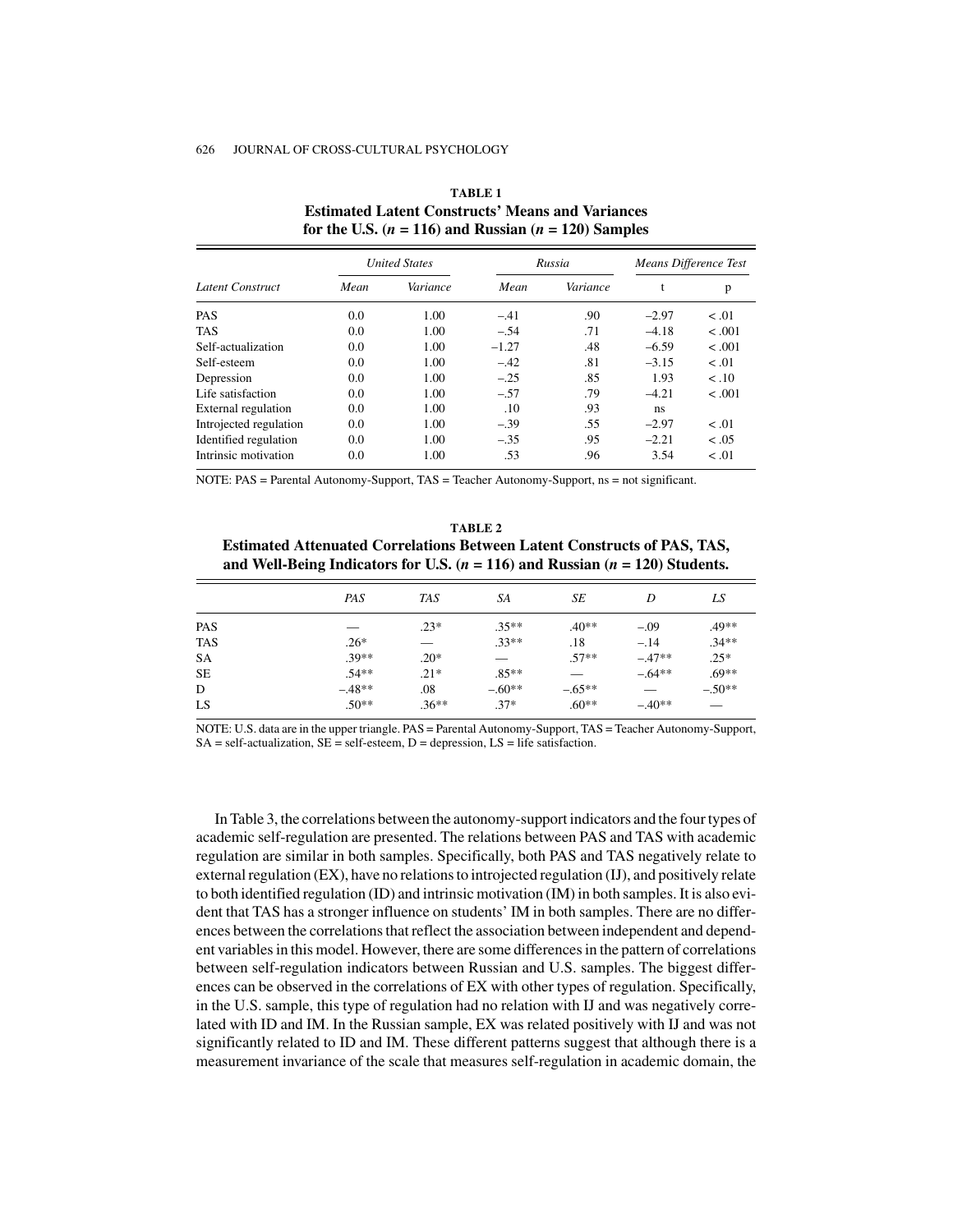|            | PAS     | <b>TAS</b> | EX      | IJ      | ID       | IΜ      |
|------------|---------|------------|---------|---------|----------|---------|
| <b>PAS</b> |         | $.23*$     | $-.21*$ | .06     | $.38**$  | .14     |
| <b>TAS</b> | $.26*$  |            | $-.25*$ | .03     | $.36**$  | $.60**$ |
| EX         | $-.26*$ | $-.28*$    |         | $-.05$  | $-.37**$ | $-.26*$ |
| $_{\rm I}$ | .15     | .08        | $.70**$ |         | $.38**$  | $.22*$  |
| ID         | $.47**$ | $.43**$    | .02     | $.39**$ |          | $.36**$ |
| IM         | .16     | $.48**$    | $-.06$  | $.40**$ | $.74**$  |         |
|            |         |            |         |         |          |         |

**TABLE 3 Estimated Attenuated Correlations Between Latent Constructs of PAS, TAS, and Self-Regulation Indicators for U.S. and Russian Students**

NOTE: U.S. data are in the upper triangle. PAS = Parental Autonomy-Support, TAS = Teacher Autonomy-Support,  $EX =$  external regulation,  $IJ =$  introjection,  $ID =$  identification,  $IM =$  intrinsic motivation.

relations between the latent constructs within the scale are different in these two distinct groups. $<sup>2</sup>$ </sup>

Invariant estimated factor loadings, intercepts, and error variances (different for two samples) are presented in Table 4.

#### **STRUCTURAL EQUATION MODEL TESTING OF HYPOTHESES**

Because all of the scales used in this research were factorially invariant across U.S. and Russian students, the issue of relations between the latent constructs could be directly addressed. The first model to be analyzed concerned our hypothesis that PAS and TAS would predict WB in both cultures. PAS and TAS were two independent latent variables with three indicators each. Two indicators of PAS were constrained to be correlated in both samples. WB was a dependent latent variable with four indicators. Two paths lead from PAS and TAS to WB. To provide a metric for the latent variables (LVs), one of the indicators loading for each variable was set to 1.00. Maximum likelihood estimation was used to generate standardized parameter estimates because it is robust in dealing with deviations from multivariate normality (Huba & Harlow, 1987).

*Model 1*. The simultaneous regression analyses with the latent variable were done in two groups, with intercepts and factor loadings in the measurement models of the independent variables and loadings in the measurement model of the dependent variable constructed to be equal; and the error variances for the observed variables, the error variances of WB, and variances of PAS and TAS and the intercepts and regression coefficients in the regression equations were assigned to be different in both samples. The independence model that tests the hypothesis that all variables are uncorrelated was easily rejectable,  $(\chi^2 \left[ df = 90, N = 236 \right] =$ 902.92, *p*<.00001). The hypothesized model was tested next, and marginal support for it was found  $(\chi^2 [df = 77, N = 236] = 208.84, p < .00001, CFI = .84)$ . This result shows improvement in fit between the independence model and the hypothesized model. The GFI of .92 shows that more than 90% of the variances and covariances in observed matrix are predicted by the hypothesized model. The other results, RMSEA = .086 and standardized RMR = .07, were also acceptable. The nested model, with regressions assigned to be parallel and intercepts to be different, was tested next. The fit of the model did not change:  $\chi^2 = .43$ ,  $df = 2$ , not significant with all other indices being the same. This result means that the slopes of the regressions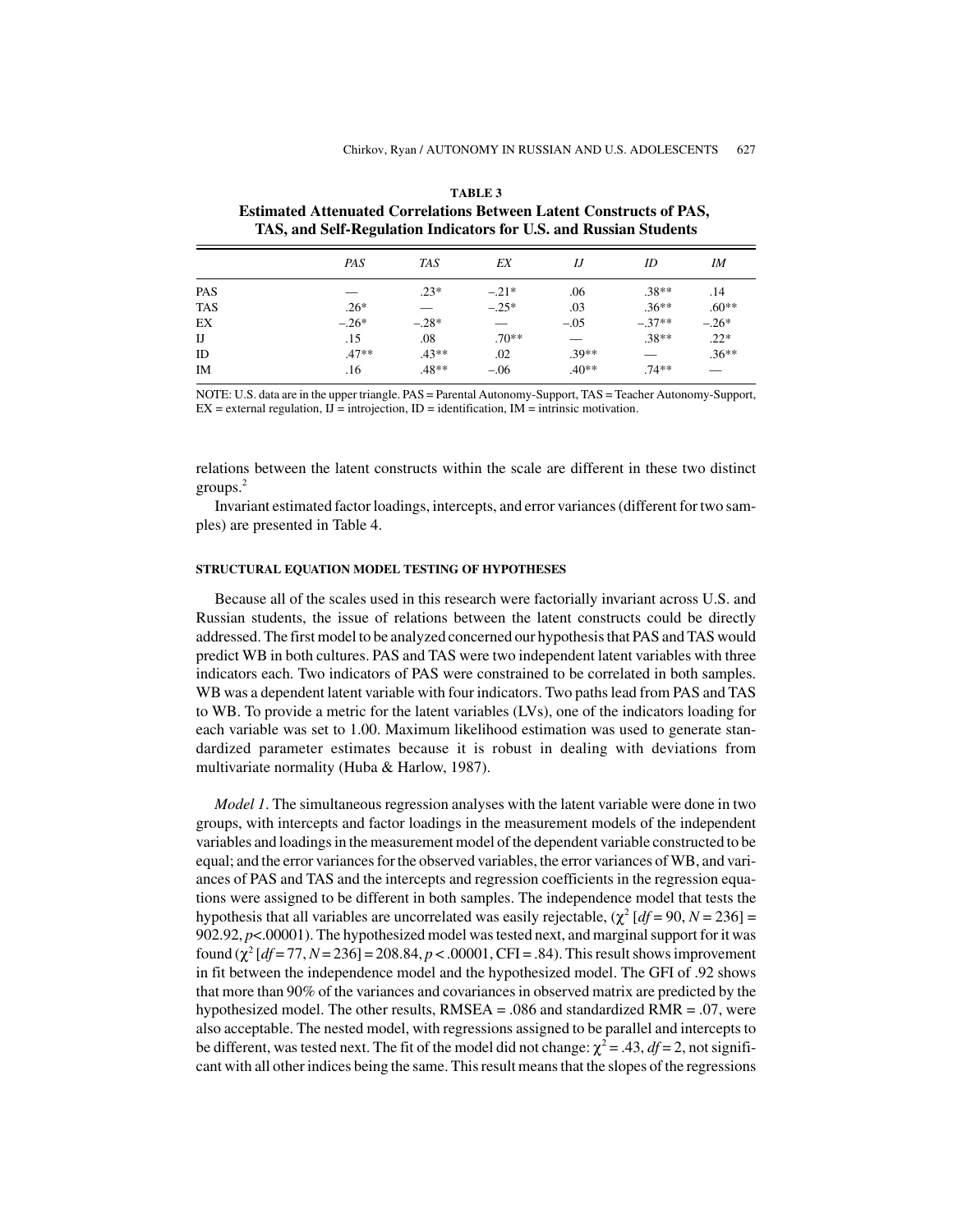|                    |                | <b>Factor Loadings</b> |                    |                |                  |                  |                  |          | Error Variance |           |  |
|--------------------|----------------|------------------------|--------------------|----------------|------------------|------------------|------------------|----------|----------------|-----------|--|
| Observed variable  |                |                        | PAS TAS Well-Being | EΧ             | $_{IJ}$          | ID               | IM               | American | Russian        | Intercept |  |
| Parents' AS-1      | .82            | $\theta$               | $\overline{0}$     | $\overline{0}$ | $\overline{0}$   | $\overline{0}$   | $\overline{0}$   | .40      | .26            | 15.3      |  |
| Parents' AS-2      | .86            | $\Omega$               | $\overline{0}$     | $\theta$       | $\overline{0}$   | $\overline{0}$   | $\overline{0}$   | .21      | .32            | 15.0      |  |
| Parents' control   | $-.59$         | $\theta$               | $\theta$           | $\Omega$       | $\theta$         | $\theta$         | $\overline{0}$   | .78      | .53            | 9.9       |  |
| Teachers' AS-1     | $\mathbf{0}$   | .91                    | $\overline{0}$     | $\overline{0}$ | $\overline{0}$   | $\mathbf{0}$     | $\overline{0}$   | .14      | .19            | 13.2      |  |
| Teachers' AS-2     | $\theta$       | .79                    | $\overline{0}$     | $\overline{0}$ | $\overline{0}$   | $\overline{0}$   | $\overline{0}$   | .42      | .35            | 12.3      |  |
| Teachers control   | $\overline{0}$ | $-.47$                 | $\overline{0}$     | $\theta$       | $\overline{0}$   | $\overline{0}$   | $\boldsymbol{0}$ | .66      | .90            | 11.1      |  |
| Self-actualization | $\overline{0}$ | $\boldsymbol{0}$       | .48                | $\overline{0}$ | $\boldsymbol{0}$ | $\boldsymbol{0}$ | $\overline{0}$   | 1.19     | .36            | 50.3      |  |
| Self-esteem        | $\Omega$       | $\Omega$               | .89                | $\overline{0}$ | $\overline{0}$   | $\theta$         | $\overline{0}$   | .21      | .21            | 39.2      |  |
| Depression         | $\Omega$       | $\Omega$               | $-.56$             | $\Omega$       | $\Omega$         | $\Omega$         | $\Omega$         | .77      | .61            | 48.4      |  |
| Life satisfaction  | $\Omega$       | $\overline{0}$         | .61                | $\overline{0}$ | $\overline{0}$   | $\overline{0}$   | $\overline{0}$   | .65      | .60            | 16.0      |  |
| $EX-1$             | $\Omega$       | $\Omega$               | $\overline{0}$     | .64            | $\overline{0}$   | $\overline{0}$   | $\overline{0}$   | .53      | .64            | 2.9       |  |
| $EX-2$             | $\overline{0}$ | $\overline{0}$         | $\overline{0}$     | .62            | $\overline{0}$   | $\overline{0}$   | $\overline{0}$   | .61      | .63            | 2.4       |  |
| $EX-3$             | $\Omega$       | $\overline{0}$         | $\overline{0}$     | .68            | $\overline{0}$   | $\overline{0}$   | $\overline{0}$   | .49      | .57            | 3.2       |  |
| $IJ-1$             | $\overline{0}$ | $\overline{0}$         | $\overline{0}$     | $\overline{0}$ | .61              | $\overline{0}$   | $\overline{0}$   | .52      | .73            | 2.9       |  |
| $IJ-2$             | $\Omega$       | $\Omega$               | $\overline{0}$     | $\Omega$       | .68              | $\Omega$         | $\overline{0}$   | .49      | .58            | 2.6       |  |
| $II-3$             | $\theta$       | $\overline{0}$         | $\overline{0}$     | $\overline{0}$ | .62              | $\overline{0}$   | $\boldsymbol{0}$ | .44      | .79            | 2.8       |  |
| $ID-1$             | $\overline{0}$ | $\Omega$               | $\overline{0}$     | $\overline{0}$ | $\mathbf{0}$     | .53              | $\overline{0}$   | .54      | .89            | 4.5       |  |
| $ID-2$             | $\Omega$       | $\Omega$               | $\Omega$           | $\overline{0}$ | $\Omega$         | .72              | $\theta$         | .41      | .55            | 4.0       |  |
| $ID-3$             | $\Omega$       | $\Omega$               | $\overline{0}$     | $\overline{0}$ | $\Omega$         | .66              | $\overline{0}$   | .38      | .75            | 4.1       |  |
| $IM-1$             | $\overline{0}$ | $\overline{0}$         | $\overline{0}$     | $\overline{0}$ | $\theta$         | $\mathbf{0}$     | .70              | .39      | .62            | 2.6       |  |
| $IM-2$             | $\overline{0}$ | $\overline{0}$         | $\overline{0}$     | $\overline{0}$ | $\theta$         | $\theta$         | .79              | .37      | .39            | 2.3       |  |
| $IM-3$             | $\Omega$       | $\theta$               | $\theta$           | $\theta$       | $\theta$         | $\theta$         | .78              | .24      | .53            | 2.3       |  |

# **TABLE 4 Parameter Estimates for the Measurement Models for U.S. and Russian Samples (Common Metric Completely Standardized Solution)**

NOTE: PAS = Parents' Autonomy-Support, TAS = Teachers' Autonomy-Support, AS = autonomy-support, EX = external regulation,  $IJ =$  introjected regulation,  $ID =$  identified regulation,  $IM =$  intrinsic motivation.

of WB on PAS and TAS are parallel in U.S. and Russian samples. PAS had a significant effect on WB in both samples: standardized coefficient  $= .39, p < .01$ . TAS did not have a significant effect on WB within the model. In accordance with the general hypotheses, perceived autonomy-support in one's social context positively predicted WB, accounting for nearly 50% of the variance in both groups. These results are depicted in Figure 1.

*Model 2*. The SEM includes two independent LVs representing PAS and TAS, each measured by three indicators, and four dependent LVs reflecting academic self-regulation (EX, IJ, ID, and IM), each measured by three indicators. These measurement models were set to be equal across samples. First, the simultaneous regression analysis with the latent variable was done in two groups in which intercepts and factor loadings in the measurement models were assigned to be equal. The error variances of the observed variables, the error variances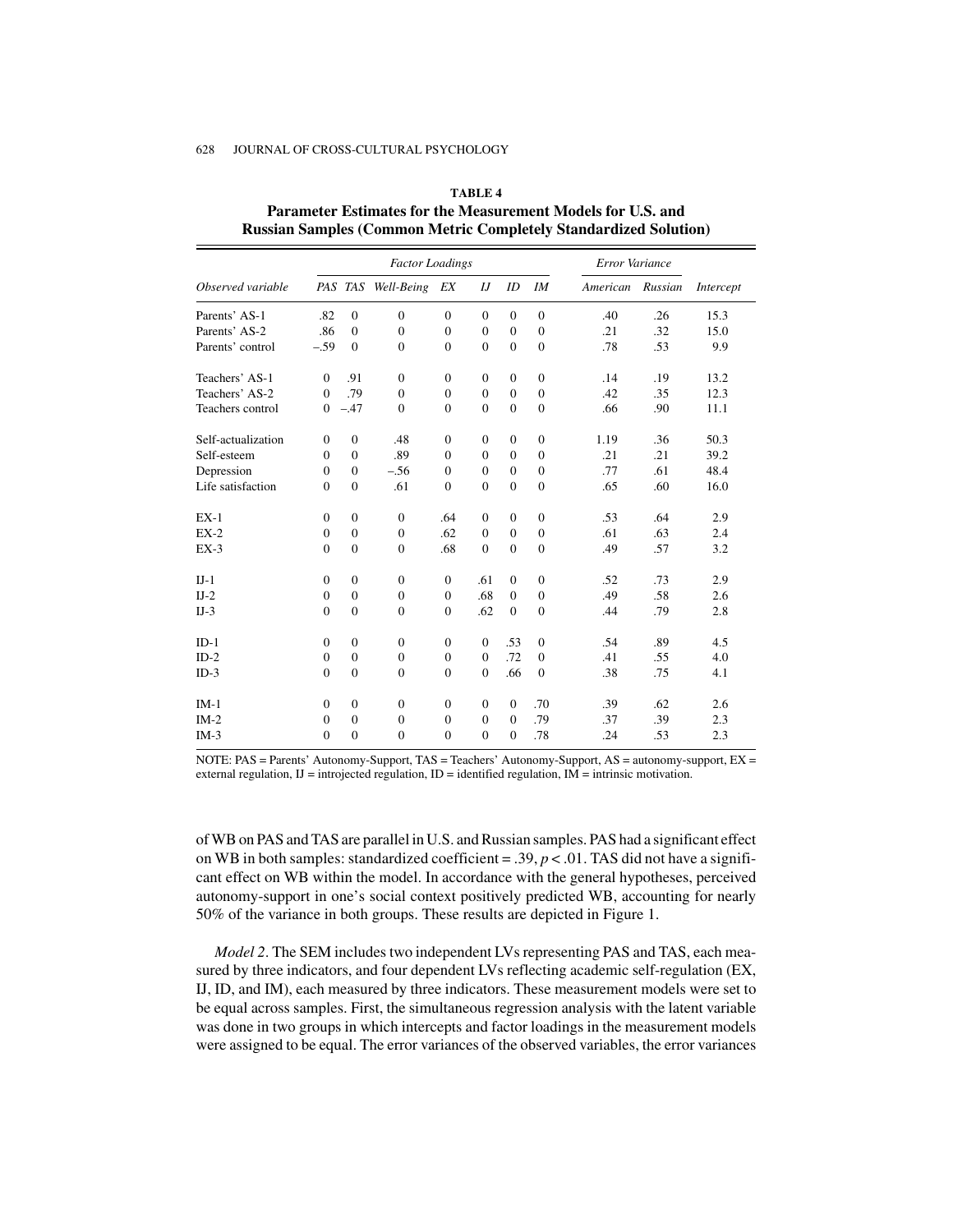

**Figure 1: Structural equation model of perceived autonomy-support predicting well-being variable in U.S. and Russian samples.**

NOTE: (χ2 [74,*N*= 236] = 137.5, *p* < .001, GFI = .91, CFI = .92, IFI = .92, RMSEA = .06). PAS = Parental Autonomy-Support, TAS = Teacher Autonomy-Support,  $WB =$  well-being,  $SA =$  self-actualization,  $SE =$  self-esteem,  $D =$ depression, LS = life-satisfaction; 1, 2, 3 are observed variables for autonomy-support scales. All parameter estimates (standardized are significant at *p* < .01. Loadings and regression coefficients are equal across two samples. Correlations in parentheses are for Russian students.

of the self-regulation variables, the variances of PAS and TAS, and the intercepts and regression coefficients in the regression equations were assigned to be different in both samples.

The independence model that tests the hypothesis that all variables are uncorrelated was easily rejectable,  $(\chi^2 [df = 306, N = 236] = 1767.88, p < .00001)$ . The hypothesized model was tested next, and marginal support for it was found,  $(\chi^2 \left[ df = 276, N = 236 \right] = 495.67, p <$ .00001, CFI = .91). This data shows improvement in fit between the independence model and the hypothesized model. The GFI (.85) shows that more than 80% of the variances and covariances in observed matrix are predicted by the hypothesized model; RMSEA = .045 is also acceptable. The nested model with regressions assigned to be parallel and intercepts to be different was tested next. The fit of the model did not change ( $\chi^2 = 8.03$ ,  $df = 8$ ,  $p < .30$ ) with all other indices the same. This result means that the slopes of the regressions of selfregulation variables on PAS and TAS are parallel in U.S. and Russian samples. PAS had a significant negative effect on EX and a positive effect on ID regulation in both samples: (standardized coefficients are  $-.19$ ,  $p < .01$  and  $.34$ ,  $p < .01$ ). TAS had positive effects on ID and IM (standardized coefficients are .30 and .57, respectively, both  $p < .01$ ), and a negative effect on EX  $(-.19, p < .01)$ . TAS was the strongest predictor of academic regulation in both samples, accounting for nearly 40% of the variance in the DVs. PAS was less predictive but still explained nearly 20% of the variances. The results of this analysis are presented in Figure 2.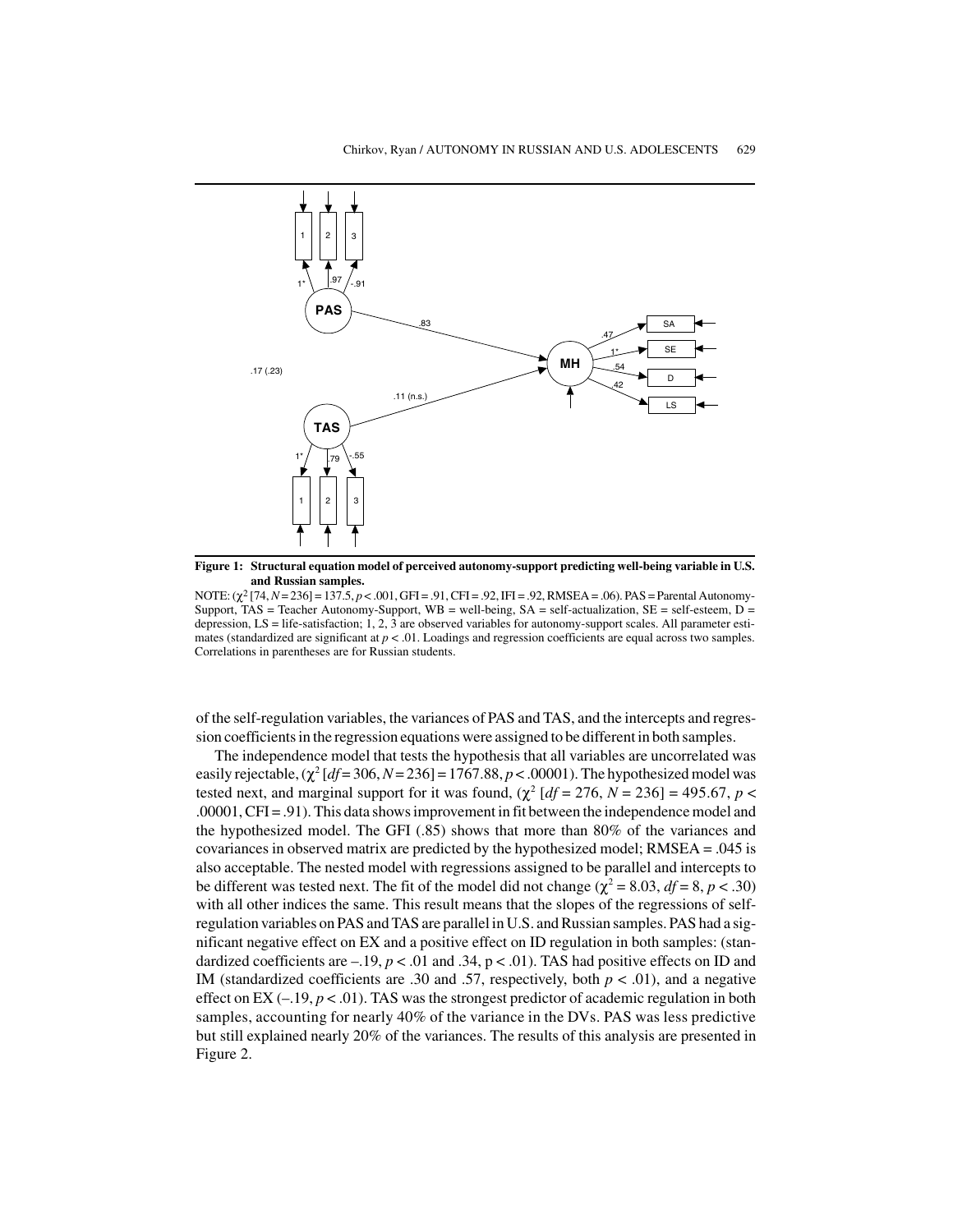

**Figure 2: Structural equation model of perceived autonomy-support predicting types of academic motivation in U.S. and Russian samples.**

NOTE: (χ2 [280, *N* = 236] = 409.93, *p* < .001, GFI = .85, CFI = .91, IFI = .91, RMSEA = .065). PAS = Parental Autonomy-Support, TAS = Teacher Autonomy-Support, EX = external regulation, IJ = introjected regulation, ID = identified regulation, IM = intrinsic motivation; 1, 2, and 3 are observed variables for autonomy-support scales. Parameter estimates are standardized. Factor loadings and regression coefficients are equal across samples. Correlations in parentheses are for Russians.

\**p* < .05; \*\**p* < .01.

### **DISCUSSION**

There are still many debates about the relations between human nature and culture. According to purer social constructivist or cultural relativist viewpoints, culture is the primary source of psychological attributes, values, attitudes, and motives. These perspectives assume that human nature is docile and therefore derived from, and reflective of, ambient cultural practices and values. An alternative point of view emphasizes the interaction between evolved, universal aspects of human nature and ambient cultural influences (Tooby & Cosmides, 1992). SDT is one theory that embraces the latter view (Deci & Ryan, in press; Ryan & Deci, 2000), arguing that basic psychological needs for autonomy, competence, and relatedness can be identified across all cultures and that these basic needs interact with social contexts to produce variations in human behavior, cultural styles, and well-being. Although there has been little argument concerning the cross-cultural relevance of relatedness and competence needs, the idea that there is a basic need for autonomy remains highly controversial. That is, many theorists (e.g., Cross & Markus, 1999; Miller, 1997) assume that autonomy represents a Western, individualistic value, and therefore is not a basic need that has general relevance or functional significance across cultures.

The focus of this investigation was to assess the relevance of perceived autonomy-support versus control in two different cultural contexts. According to SDT, when a person perceives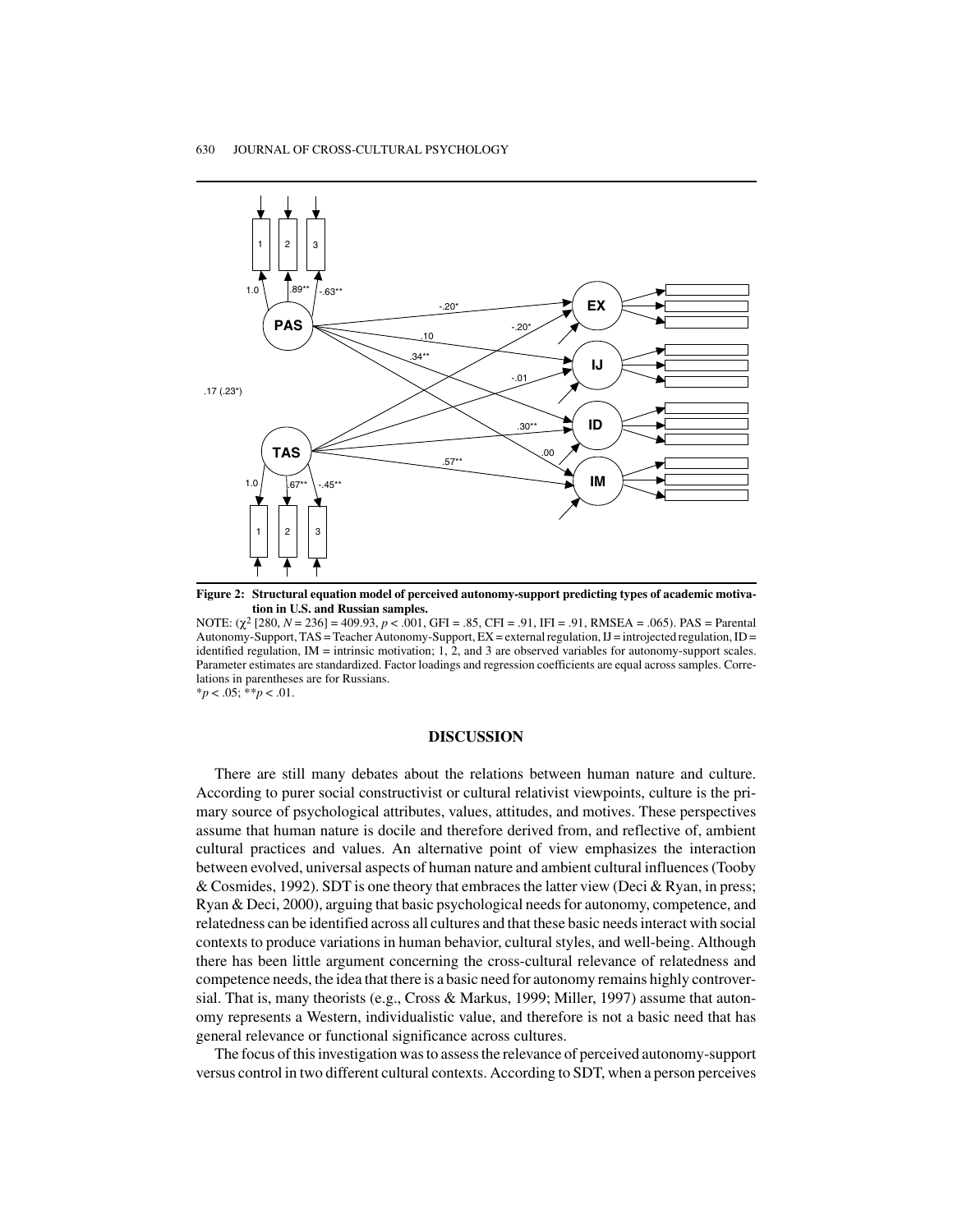significant others as supporting their autonomy (versus being controlling), they exhibit both greater well-being and greater self-motivation with respect to ambient values. Russia supplied an interesting locus for such a cross-cultural test because it is traditionally considered to be authoritarian (McFarland et al., 1996) and at least moderately collectivistic (Triandis, 1995) and thus stands in contrast to the United States in both regards. In line with SDT, we predicted that Russian adolescents would give meaning to autonomy-support versus control constructs similar to their U.S. counterparts, and furthermore, that perceiving greater autonomy-support from parents and teachers would be associated with greater well-being and more autonomous motivation in both samples.

Our findings generally supported both hypotheses. First, the analysis of construct comparability of autonomy-support of parents and teachers showed that these constructs were interpreted similarly by both Russian and U.S. students. The same methodology was also used to show the comparability of the indicators of well-being we employed, and our motivational constructs, namely, external, introjected, identified and intrinsic motivations. Mean comparisons, based on the strong factorial invariance of these constructs, confirmed the expected lower level of autonomy-support and well-being in Russian participants. Lower levels of well-being have been found in some previous research (Grob et al., 1996). For example, Ryan et al. (1999) found lower levels of self-actualization and self-esteem and higher levels of anxiety among Russian college students compared with U.S. students in similar settings. The lower levels of perceived autonomy-support and higher levels of perceived controllingness by parents and teachers had not been previously examined, but these findings fit with a number of prior ethnographic studies (e.g., Ispa, 1995).

Despite these expected mean-level differences, relations between perceived autonomysupport and well-being and school motivation were evident, as predicted by SDT. Greater parental autonomy-support predicted greater adolescent well-being in both samples. Also in both samples, both teacher and parent autonomy-support affected academic self-regulation, and were associated with more integrated and/or intrinsic motivation in school. Thus, our hypotheses, based on the view that autonomy is a universal psychological need, received support from these findings.

An interesting pattern in the results also suggested that in both samples, parental autonomy-support had a greater influence on adolescents' general well-being than did such support from teachers, consistent with earlier work on parent and teacher influences on U.S. adolescents' well-being (Ryan et al., 1994). However, both parents and teachers influenced school motivation. Teacher autonomy-support was linked in both samples with students' intrinsic motivation and identification with school-related goals, whereas parental autonomy-support was linked with identification, but not intrinsic motivation. Thus when it comes to developing a value for school, both parents and teachers may be an important influence, but it is teachers who appear to more greatly affect students' experiences of interest and challenge in the academic domain. Mean differences between samples also suggested that whereas there were no differences in reported external regulation, Russians reported greater intrinsic motivation for school than did their U.S counterparts. However, U.S. students were higher on both identification and introjection, that is both internalized forms of motivation, than were the Russian students.

The current research has some notable limitations. First, we examined only adolescent samples drawn from single high schools. Generalization of this pattern of findings to other age groups, to other subcultures, or to other parts of these diverse nations, cannot be sustained by this evidence alone. Second, the findings are based on self-reports and are crosssectional in nature. Self-report methods are, of course, warranted in the exploration of values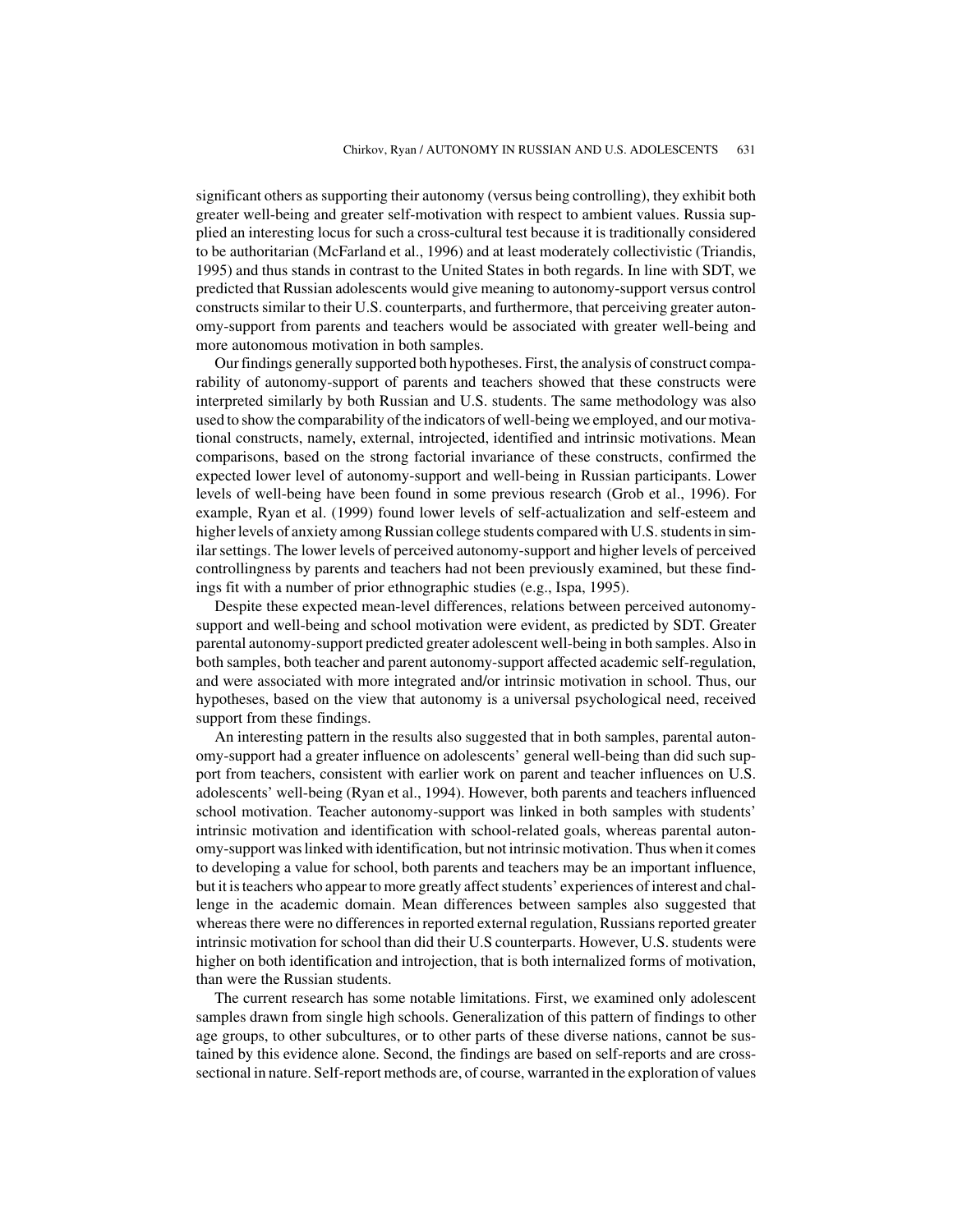and perceived needs, and in the assessment of subjective well-being, but accompanying observations of behaviors, practices, and adjustment outcomes would provide a fuller explication of these constructs and their operation. Longitudinal data would help, additionally, in clarifying causal pathways. Finally, because only two cultures are compared, generalization to other cultural groups is not justified. Thus, this study represents only a beginning to a research program that could address the expression of autonomy-support versus control in other cultures, and its functional effects.

In sum, the findings of this study suggest that for both Russian and U.S. adolescents, the issue of autonomy-support versus control by parents and teachers has salience and significance. It appears that in both cultural samples, perceiving others as supporting one's autonomy facilitates well-being and self-motivation. In this sense, the concept of autonomy is perhaps a psychological variable worth studying in diverse nations and cultures and may be less culturally delimited an idea than many authors have assumed. Although there may be cultural variations in how and to what extent autonomy is supported and expressed, the need to experience one's behavior as self-regulated and self-endorsed may be critical to psychological health across human groups, as Self-Determination Theory has suggested.

### **NOTES**

1. To assess model fit we used well-established indices: the goodness-of-fit index (GFI), the Root Mean Square Error of Approximation (RMSEA), the Incremental Fit Index (IFI), and Comparative Fit Index (CFI), (Hoyle & Panter, 1995; Hu & Bentler, 1995; Joreskog & Soborn, 1993; Ullman, 1996). Because of its oversensitivity to the trivial discrepancies between covariance matrices, the likelihood ratio chi-square statistic was not used in the decision making about the model accessibility but is nonetheless presented. It should be nonsignificant in a well-fitting model. For the indices GFI, IFI, and CFI, values of about .90 or higher are generally considered acceptable, and for the invariance test we used a difference-in-fit criterion of < .05 (Little, 1997). For RMSEA, we used the conventional decision rule: < .05 represents a small error of approximation and a very good fit of the model; .08 suggests a reasonable error of approximation; and RMSEA > .10 indicates poor fit.

2. To interpret this data correctly, one has to take into account the nature of MACS analysis. According to Little (1997, 2000), the test of construct comparability with MACS methodology has to be done on two levels: Measurement equivalence has to be established on an indicator-to-construct level, and the cross-group comparison of the reliable construct parameters (means, variances and correlations) has to be tested on a latent level. On the measurement level, the culture-related influence on the common-variance components of observed indicators is estimated. But, equivalence on the measurement level does not mean the equality of the three construct parameters (means, variances, correlations) on the latent level. These differences on the latent-construct level represent a direct cultural influence on truly and reliably estimated psychological constructs. Therefore, the measurement equivalence of constructs can be accompanied by differences between groups in means, variances, and/or correlations. This will mean that there is no differential influence of culture-related factors on specific components of measured indicators variance, but there are differences between cultures on means and variances of measured psychological constructs, and/ or correlations between them.

### **REFERENCES**

Bardi, A., & Schwartz, S. H. (1996). Relations among sociopolitical values in Eastern Europe: Effects of the communist experience. *Political Psychology*, *17*, 525-549.

Black, A. E., & Deci, E. L. (in press). The effects of student self-regulation and instructor autonomy-support on learning in a college-level natural science course: A self-determination theory perspective. *Science Education*.

Brislin, R. W. (1986). The wording and translation of research instruments. In W. J. Lonner & J. W. Berry (Eds.), *Field methods in cross-cultural research* (pp. 137-164). Beverly Hills, CA: Sage.

Byrne, B. M., & Campbell, T. L. (1999). Cross-cultural comparisons and the presumption of equivalent measurement and theoretical structure. *Journal of Cross-Cultural Psychology*, *30*, 555-574.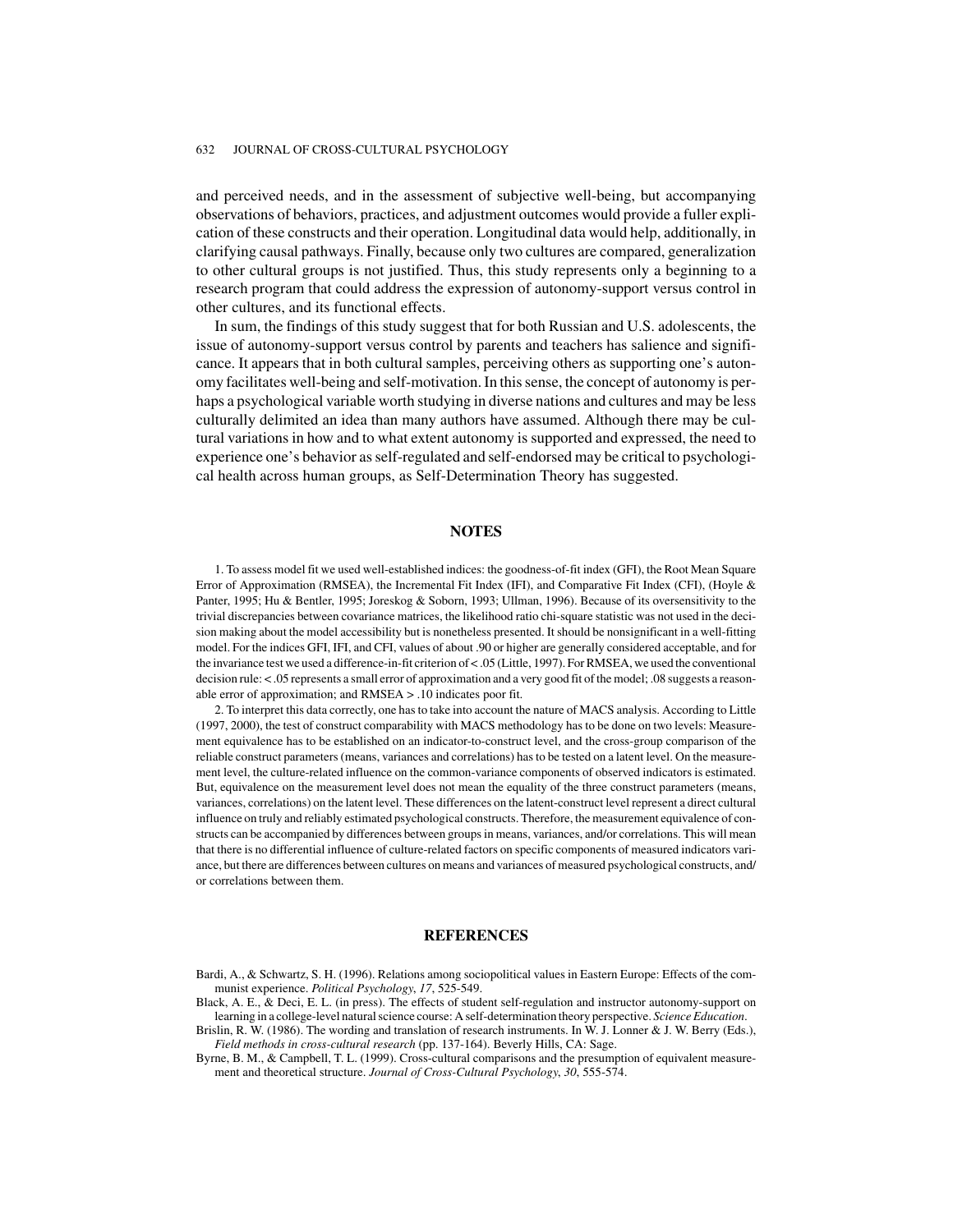- Cheung, G. W., & Rensvold, R. B. (2000). Assessing extreme and acquiescence response set in cross-cultural research using structural equation modeling. *Journal of Cross-Cultural Psychology*, *31*, 187-212.
- Cross, S. E., & Markus, H. R. (1999). The cultural constitution of personality. In L. H. Pervin & O. P. John (Eds.), *Handbook of personality: Theory and research* (pp. 378-396). New York: Guilford.
- deCharms, R. (1968). *Personal causation*. New York: Academic Press.
- Deci, E. L., Connell, J. P., & Ryan, R. M. (1989). Self-determination in a work organization. *Journal of Applied Psychology*, *74*, 580-590.
- Deci, E. L., Koestner, R., & Ryan, R.M. (1999). A meta-analytic review of experiments examining the effects of extrinsic rewards on intrinsic motivation. *Psychological Bulletin*, *25*, 627-668.
- Deci, E. L., & Ryan, R. M. (1985). *Intrinsic motivation and self-determination in human behavior.* New York: Plenum.
- Deci, E. L., & Ryan, R. M. (1991). A motivational approach to self: Integration in personality. In R. Dienstbier (Ed.), *Nebraska symposium on motivation: Vol. 38. Perspectives on motivation* (pp. 237-288). Lincoln, NE: University of Nebraska Press.
- Deci, E. L., & Ryan, R. M. (in press). The "what" and the "why" of goal pursuits: Human needs and the self-determination of behavior. *Psychological Inquiry* (target article).
- Deci, E. L., Ryan, R. M., Gagne, M., Leone, D. R., Usunov, J., & Kornazheva, B. P. (In press). Need satisfaction, motivation, and well-being in the work organizations of a former Eastern bloc country. *Personality and Social Psychology Bulletin*.
- Deci, E. L., Schwartz, A. J., Sheinman, L., & Ryan, R. M. (1981). An instrument to assess adults' orientations toward control versus autonomy with children: Reflections on intrinsic motivation and perceived competence. *Journal of Educational Psychology*, *73*, 642- 650.
- Diener, E., Emmons, R. A., Larsen, R. J., & Griffin, S. (1985). The satisfaction with life scale. *Journal of Personality Assessment*, *49*, 71-75.
- Frederick, C. M., & Ryan, R. M. (1995). Self-determination in sport: A review using cognitive evaluation theory. *International Journal of Sport Psychology*, *26*, 5-23.
- Ginsburg, G. S., & Bronstein, P. (1993). Family factors related to children's intrinsic/ extrinsic motivational orientation and academic performance. *Child Development*, *64*, 1461-1474.
- Gorer, G. (1962). The psychology of great Russians. In G. Gorer and J. Rickman (Eds.), *The people of great Russia: A psychological study*. New York: Norton.
- Goudas, M., & Biddle, S.J.H. (1994). Perceived motivational climate and intrinsic motivation in physical education classes. *European Journal of Psychology Education*, *9*, 241-250.
- Grob, A., Wearing, A. J., Little, T. D., & Wanner, B. (1996). Adolescents' well-being and perceived control across 14 sociocultural contexts. *Journal of Personality and Social Psychology*, *74*, 785-795.
- Grolnick, W. S., Deci, E. L., & Ryan, R. M. (1997). Internalization within the family: The self-determination theory perspective. In J. E. Grusec & L. Kuczynski (Eds.), *Parenting and children's internalization of values: A handbook of contemporary theory* (pp. 135-161). New York: John Wiley.
- Grolnick, W. S., & Ryan, R. M. (1989). Parent styles associated with children's self-regulation and competence in school. *Journal of Educational Psychology*, *81*, 143-154.
- Hayamizu, T. (1997). Between intrinsic and extrinsic motivation: Examination of reasons for academic study based on the theory of internalization. *Japanese Psychological Research*, *39*, 98-108.
- Hoyle, R. H., & Panter, A. T. (1995). Writing about structural equation models. In R. H. Hoyle (Ed.), *Structural equation modeling: Concepts, issues, and applications* (pp. 158-176). Thousand Oaks, CA: Sage.
- Hu, L., & Bentler, P. M. (1995). Evaluating model fit. In R. H. Hoyle (Ed.), *Structural equation modeling: Concepts, issues, and applications* (pp. 158-176). Thousand Oaks, CA: Sage.
- Huba, G. J., and Harlow, L. L. (1987). Robust structural equation models: Implications for developmental psychology. *Child Development*, *58*, 147-166.
- Ispa, J. M. (1995). Ideas about infant and toddlers care among Russian child care teachers, mothers, and university students. *Early Childhood Research Quarterly*, *10*, 359-379.
- Jones, A., & Crandal, R. (1986). Validation of a short index of self-actualization. *Personality and Social Psychology Bulletin*, *12*, 63-73.
- Joreskog, K. G., & Sorbom, D. (1993). *LISREL8: Structural equation modeling with the SIMPLIS command language*. Hillsdale, NJ: Lawrence Erlbaum.
- Kage, M. (1991, September). *The effects of evaluation on intrinsic motivation*. Paper presented at the meetings of the Japan Association of Educational Psychology, Joetsu, Japan.
- Kishton, J. M., & Widaman, K. F. (1994). Unidimensional versus domain representative parceling of questionnaire items: An empirical example. *Educational and Psychological Measurement*, *54*, 757-765.
- Little, T. D. (1997). Mean and covariance structure (MACS) analysis of cross-cultural data: Practical and theoretical Issues. *Multivariate Behavioral Research*, *32*, 53-76.
- Little, T. D. (2000). On the comparability of constructs in cross-cultural research: A critique of Cheung and Rensvold. *Journal of Cross-Cultural Psychology*, *31*, 213-219.
- Little, T. D., Oettingen, G., Stetsenko, A., & Baltes, P. B. (1995). Children's action-control beliefs about school performance: How do American children compare with German and Russian culture? *Journal of Personality and Social Psychology*, *69*, 686-700.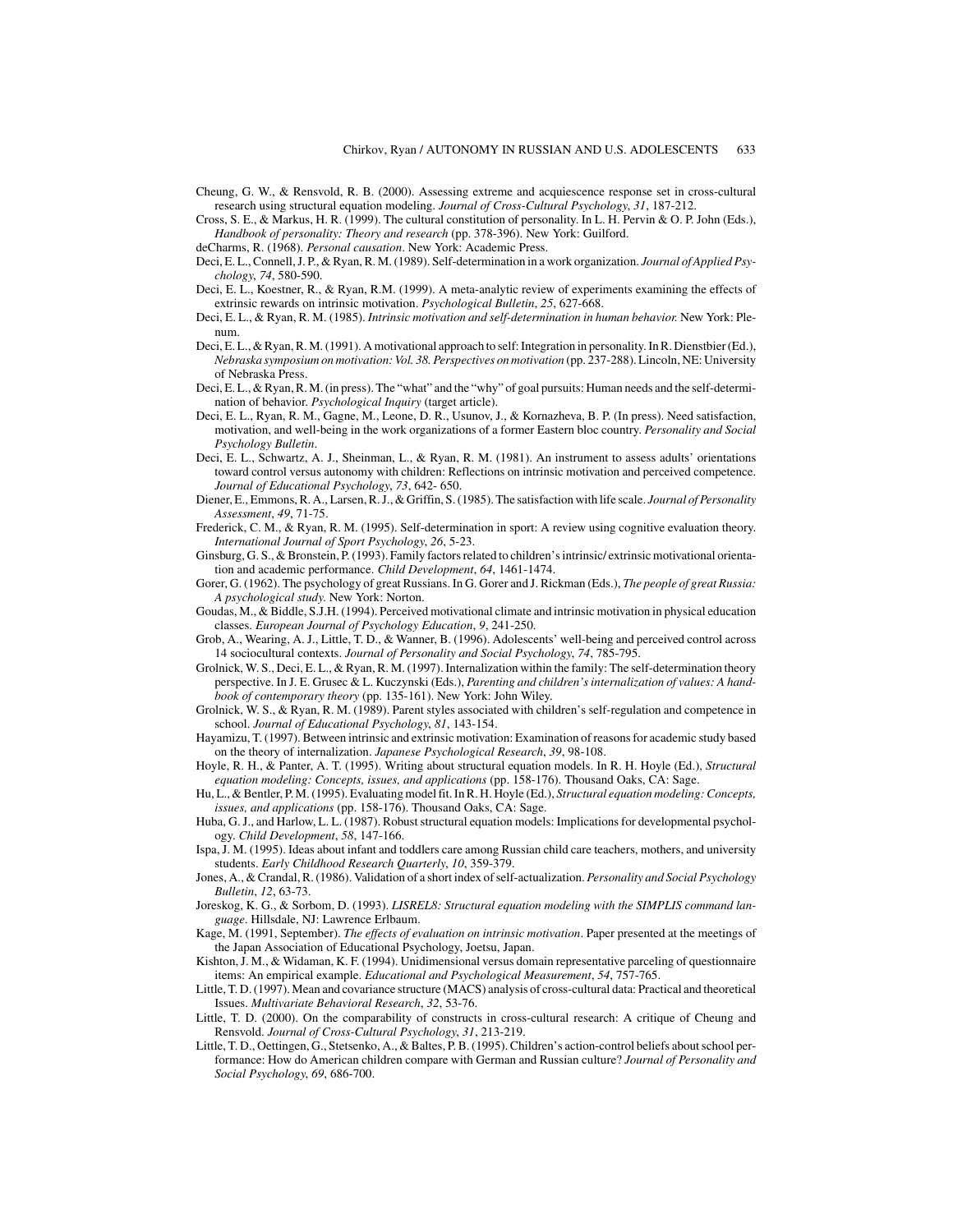- Markus, H. R., & Kitayama, S. (1991). Culture and the self: Implications for cognition, emotion, and motivation. *Psychological Review*, *92*, 224-253.
- McFarland, S. G., Ageyev, V. S., & Abalakina-Paap, M. (1992). Authoritarianism in the former Soviet Union. *Journal of Personality and Social Psychology*, *63*, 1004-1010.
- McFarland, S. G., Ageyev, V. S., & Djintcharadze, N. (1996). Russian authoritarianism two years after communism. *Personality and Social Psychology Bulletin*, *22*, 210-217.

Mead, M. (1955). *Soviet attitudes toward authority*. New York: William Morrow.

- Miller, J. G. (1997). Cultural conceptions of duty: Implications for motivation and morality. In D. Munro, J. F. Schumaker, & A. C. Carr (Eds.), *Motivation and culture* (pp. 178-192). Boston: Routledge Kegan Paul.
- Pelletier, L. G., Tuson, K. M., Green-Demers, I., Noels, K., & Beaton, A. M. (1998). Why are you doing things for the environment? The motivation toward the environment scale (MTES). *Journal of Applied Social Psychology*, *28*, 437-468.
- Peplau, L. A., Veniegas, R. C., Taylor, P. L., & DeBro, S. C. (1999). Sociocultural perspectives on the lives of women and men. In L. A. Peplau, R. C. Veniegas, P. L. Taylor, & S. C. DeBro (Eds.), *Gender, culture, and ethnicity: Current research about women and men* (pp. 23-37). Mountain View, CA: Mayfield.
- Poortinga, Y. H. (1989). Equivalence of cross-cultural data: An overview of basic issues. *International Journal of Psychology*, *24*, 737-756.
- Radloff, L. (1977). The CES-D scale: A self-report depression scale for research in the general population. *Applied Psychological Measurement*, *1*, 385-401.
- Reise, S.P., Wideman, K.F., & Pugh, R.H. (1993). Confirmatory factor analysis and item response theory: Two approaches for exploring measurement invariance. *Psychological Bulletin*, *114*, 552-566.
- Robbins, R. J. (1994). *Parental autonomy-support vs. control: Child and parents correlates and assessment*. Unpublished doctoral dissertation, University of Rochester, Rochester, NY.
- Rosenberg, M. (1965). *Society and adolescent self-image*. Princeton, NJ: Princeton University Press.
- Ryan, R. M. (1993). Agency and organization: Intrinsic motivation, autonomy and the self in psychological development. In J. Jacobs (Ed.), *Nebraska symposium on motivation: Developmental perspectives on motivation* (Vol. 40, pp. 1-56). Lincoln, NE: University of Nebraska Press.
- Ryan, R. M. (1995). Psychological needs and the facilitation of integrative processes. *Journal of Personality*, *63*, 397-427.
- Ryan, R. M., Chirkov, V. I., Little, T. D., Sheldon, K. M., Timoshina, E., & Deci, E. (1999). The American dream in Russia: Extrinsic aspirations and well-being in two cultures. *Personality and Social Psychology Bulletin*, *25*, 1509-1524.
- Ryan, R. M., & Connell, J. P. (1989). Perceived locus of causality and internalization: Examining reasons for acting in two domains. *Journal of Personality and Social Psychology*, *57*, 749-761.
- Ryan, R. M., & Deci, E. L. (2000). Self-determination theory and the facilitation of intrinsic motivation, social development, and well-being. *American Psychologist*, *55*, 68-78.
- Ryan, R. M., & Deci, E. L. (in press). On happiness and human potentials: A review of Research on Hedonic and Eudaimonic Well-Being. *Annual Review of Psychology*
- Ryan, R. M., & Grolnick, W. S. (1986). Origins and pawns in the classroom: Self-report and projective assessments of individual differences in children's perceptions. *Journal of Personality and Social Psychology*, *50*, 550-558.
- Ryan, R. M., & LaGuardia, J. G. (1999). Achievement motivation within a pressured society: Intrinsic and extrinsic motivations to learn and the politics of school reform. In T. Urdan (Ed.), *Advances in motivation and achievement: Vol. 11*. Greenwich, CT: JAI.
- Ryan, R. M., & LaGuardia, J. G. (in press). What is being optimized over development: A self-determination theory perspective on basic psychological needs across the life span. In S. Qualls & R. Abeles (Eds.), *Dialogues on psychology and aging*. Washington, DC: APA.
- Ryan, R. M., & Lynch, J. (1989). Emotional autonomy versus detachment: Revisiting the vicissitudes of adolescence and young adulthood. *Child Development*, *60*, 340-356.
- Ryan, R. M., Rigby, S., & King, K. (1993). Two types of religious internalization and their relations to religious orientations and mental health. *Journal of Personality and Social Psychology*, *65*, 586-596.
- Ryan, R. M., Sheldon, K. M., Kasser, T., & Deci, E. L. (1996). All goals are not created equal: An organismic perspective on the nature of goals and their regulation. In P. M. Gollwitzer & J. A. Bargh (Eds.), *The psychology of action: Linking cognition and motivation to behavior* (pp. 7-26). New York: Guilford.
- Ryan, R. M., Stiller, J., & Lynch, J. H. (1994). Representations of relationships to teachers, parents, and friends as predictors of academic motivation and self-esteem. *Journal of Early Adolescence*, *14*, 226-249.
- Schwartz, S. H. (1994). Beyond individualism/collectivism: New cultural dimensions of values. In U. Kim, H. C. Triandis, C. Kagitcibasi, S.-C. Choi, & G. Yoon (Eds.), *Individualism and collectivism: Theory, methods, and applications* (pp. 85-119). Thousand Oaks, CA: Sage.
- Schwartz, S. H., & Bardi, A. (1997). Influences of adaptation to communist rule on value priorities in Eastern Europe. *Political Psychology*, *18*, 385-410.
- Tooby, J., & Cosmides, L. (1992). The psychological foundations of culture. In J. H. Barkow, L. Cosmides, & J. Tooby (Eds.), *The adapted mind: Evolutionary psychology and the generation of culture* (pp. 19-136). New York: Oxford University Press.
- Triandis, H. C. (1995). *Individualism and collectivism*. Boulder, CO: Westview.